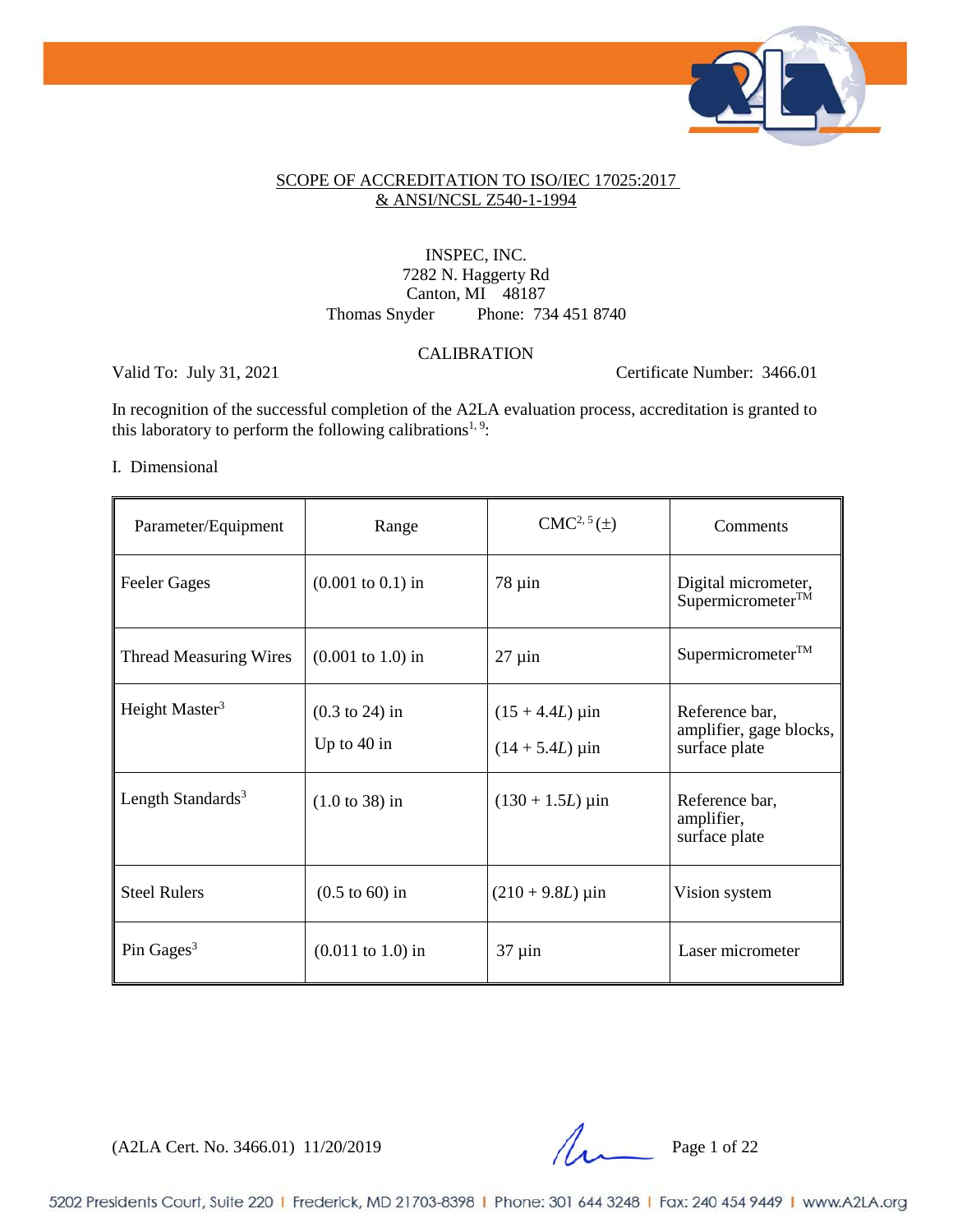| Parameter/Equipment                                                           | Range                                                                      | $CMC2, 5(\pm)$                                                                                                                       | Comments                                                                               |
|-------------------------------------------------------------------------------|----------------------------------------------------------------------------|--------------------------------------------------------------------------------------------------------------------------------------|----------------------------------------------------------------------------------------|
| <b>Plug Gages</b>                                                             | $(0.004 \text{ to } 8.0) \text{ in}$                                       | $(14 + 2.4L)$ µin                                                                                                                    | $Supermicrometer^{TM}$ ,<br>gage blocks                                                |
| <b>Ring Gages</b>                                                             | $(0.24 \text{ to } 4.0) \text{ in}$<br>$(4.1 \text{ to } 12.0)$ in         | $(14 + 2L)$ µin<br>$(4 + 6.5L)$ µin                                                                                                  | Gage blocks, master<br>rings,<br>Supermicrometer <sup>TM</sup><br>universal comparator |
| Gage Blocks-<br>Steel<br>Ceramic<br><b>Tungsten Carbide</b><br>Chrome Carbide | Up to 20 in<br>Up to 20 in<br>Up to 20 in<br>Up to 20 in                   | $(3.7 + 3.5L) \,\mu \text{in}$<br>$(3.8 + 3.9L) \,\mu \text{in}$<br>$(2.4 + 5.6L) \,\mu \text{in}$<br>$(2.8 + 3.0L) \,\mu \text{in}$ | Comparator, gage<br>blocks                                                             |
| <b>Radius Gages</b>                                                           | $(0.001 \text{ to } 1.0) \text{ in}$                                       | $86 \mu in$                                                                                                                          | Vision system, optical<br>comparator                                                   |
| Thread / Set Plugs -<br><b>Pitch Diameter</b><br><b>Major Diameter</b>        | $(0.01 \text{ to } 8.0) \text{ in}$<br>$(0.01 \text{ to } 8.0) \text{ in}$ | $(100 + 0.27L) \,\mu \text{in}$<br>$(16 + 1.5L)$ µin                                                                                 | Supermicrometer <sup>TM</sup> ,<br>thread wires, gage<br>blocks                        |
| Adjustable Thread Rings -<br>Pitch Diameter<br><b>Minor Diameter</b>          | Up to $1.0$ inch<br>Up to 1.0 inch                                         | 380 µin<br>380 µin                                                                                                                   | Thread plug, go/nogo<br>plug gage                                                      |
| Roundness Gage                                                                | Up to $11.8$ in                                                            | $5.5 \mu$ in                                                                                                                         | Gage blocks, optical<br>flat, flick master                                             |
| Spheres –<br>Size<br>Roundness                                                | Up to $2.0$ in<br>Up to $2.0$ in                                           | $18 \mu$ in<br>$5.7 \mu$ in                                                                                                          | Supermicrometer™<br>Roundness machine                                                  |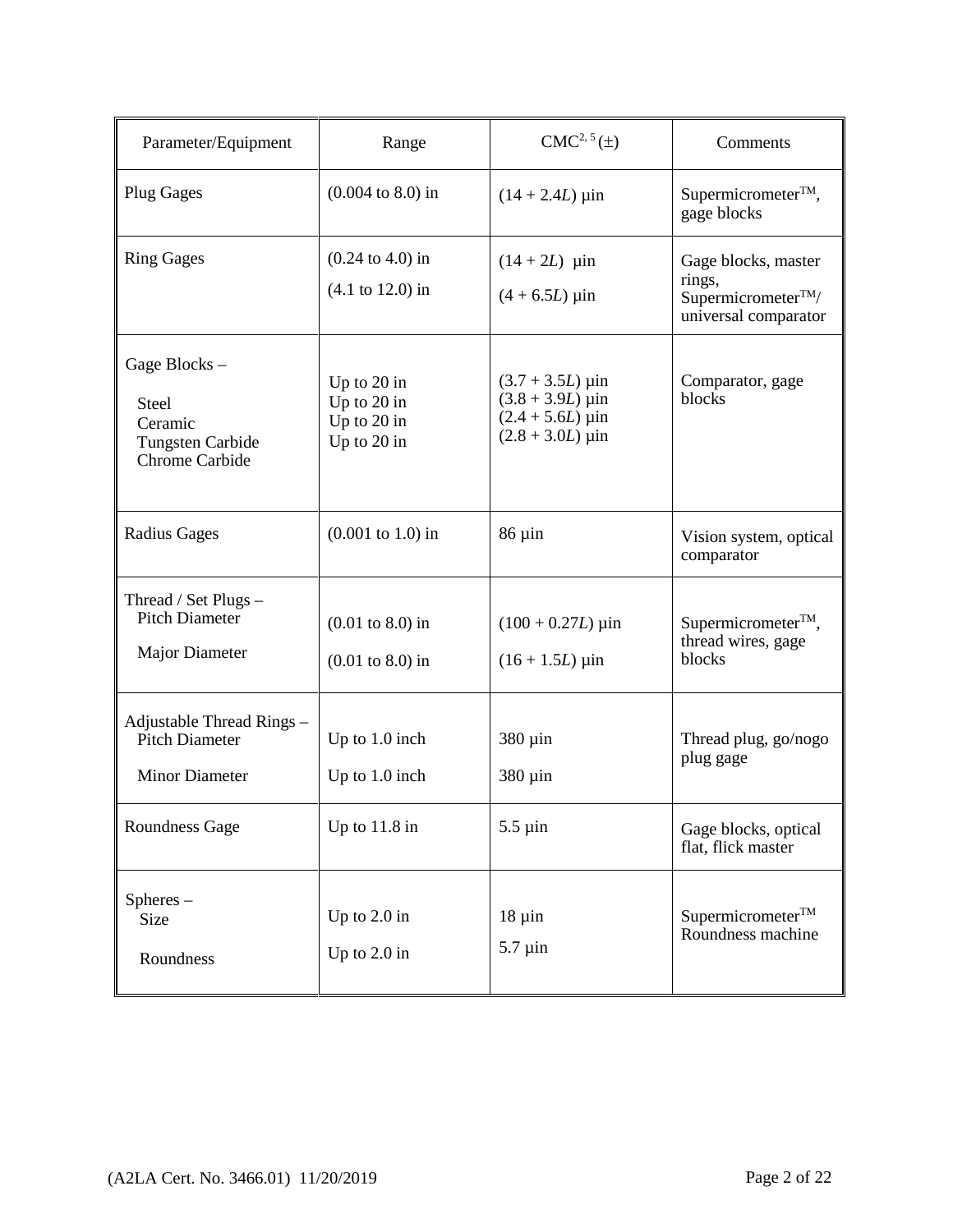| Parameter/Equipment                                                                                                                                                                                                                               | Range                                                                                                                                                                               | $CMC2, 5(\pm)$                                                                                                                                                                 | Comments                                                           |
|---------------------------------------------------------------------------------------------------------------------------------------------------------------------------------------------------------------------------------------------------|-------------------------------------------------------------------------------------------------------------------------------------------------------------------------------------|--------------------------------------------------------------------------------------------------------------------------------------------------------------------------------|--------------------------------------------------------------------|
| Bore Gages $-2$ pt<br>0.0001 in Resolution<br>0.0005 in Resolution                                                                                                                                                                                | 100 $\mu$ in to 1.0 in<br>$100 \mu$ in to $1.0 \pi$                                                                                                                                 | $140 \mu$ in<br>$580 \mu$ in                                                                                                                                                   | Height master,<br>surface plate,<br>indicator calibrator           |
| Calipers <sup>3</sup> –<br>0.0005 in Resolution<br>0.001 in Resolution                                                                                                                                                                            | Up to $40$ in<br>Up to 60 in                                                                                                                                                        | $(580 + 2L) \,\mu$ in<br>$1200 \mu$ in                                                                                                                                         | Gage blocks, surface<br>plate, ring gage                           |
| Depth Micrometers/Depth<br>$Gages3 -$                                                                                                                                                                                                             |                                                                                                                                                                                     |                                                                                                                                                                                |                                                                    |
| 0.0005 in Resolution<br>0.01 in Resolution                                                                                                                                                                                                        | Up to $12$ in<br>Up to $12$ in                                                                                                                                                      | $(84 + 11L)$ µin<br>1300 µin                                                                                                                                                   | Gage blocks, surface<br>plate                                      |
| Indicators - High<br>Resolution                                                                                                                                                                                                                   |                                                                                                                                                                                     |                                                                                                                                                                                |                                                                    |
| 0.001 in Resolution<br>0.0005 in Resolution<br>0.0001 in Resolution<br>0.000 05 in Resolution<br>0.000 02 in Resolution<br>0.000 01 in Resolution<br>0.000 05 in Resolution<br>0.01 in Resolution<br>0.0005 in Resolution<br>0.0001 in Resolution | Up to $1.0$ in<br>Up to $1.0$ in<br>Up to $1.0$ in<br>Up to $1.0$ in<br>Up to $0.001$ in<br>Up to $1.0$ in<br>Up to 0.0002 in<br>Up to $1.0$ in<br>Up to $0.5$ in<br>Up to $0.5$ in | $1200 \mu$ in<br>$580 \,\mu$ in<br>$130 \mu$ in<br>$(61+1.2L)$ µin<br>$(22 + 5900L)$ µin<br>$18 \mu in$<br>$(6.2 + 700L)$ µin<br>$1200 \mu$ in<br>$600 \mu$ in<br>$190 \mu$ in | Supermicrometer <sup>™</sup> ,<br>gage blocks<br>Indicator checker |
| Indicators <sup>3</sup> – Test<br>0.001 in Resolution<br>0.0005 in Resolution<br>0.0001 in Resolution<br>0.000 05 in Resolution<br>0.000 01 in Resolution                                                                                         | Up to $0.06$ in<br>Up to $0.06$ in<br>Up to $0.06$ in<br>Up to $0.06$ in<br>Up to $0.06$ in                                                                                         | $1200 \mu$ in<br>580 µin<br>$130 \mu$ in<br>$84 \mu$ in<br>$62 \mu$ in                                                                                                         | Height master, surface<br>plate                                    |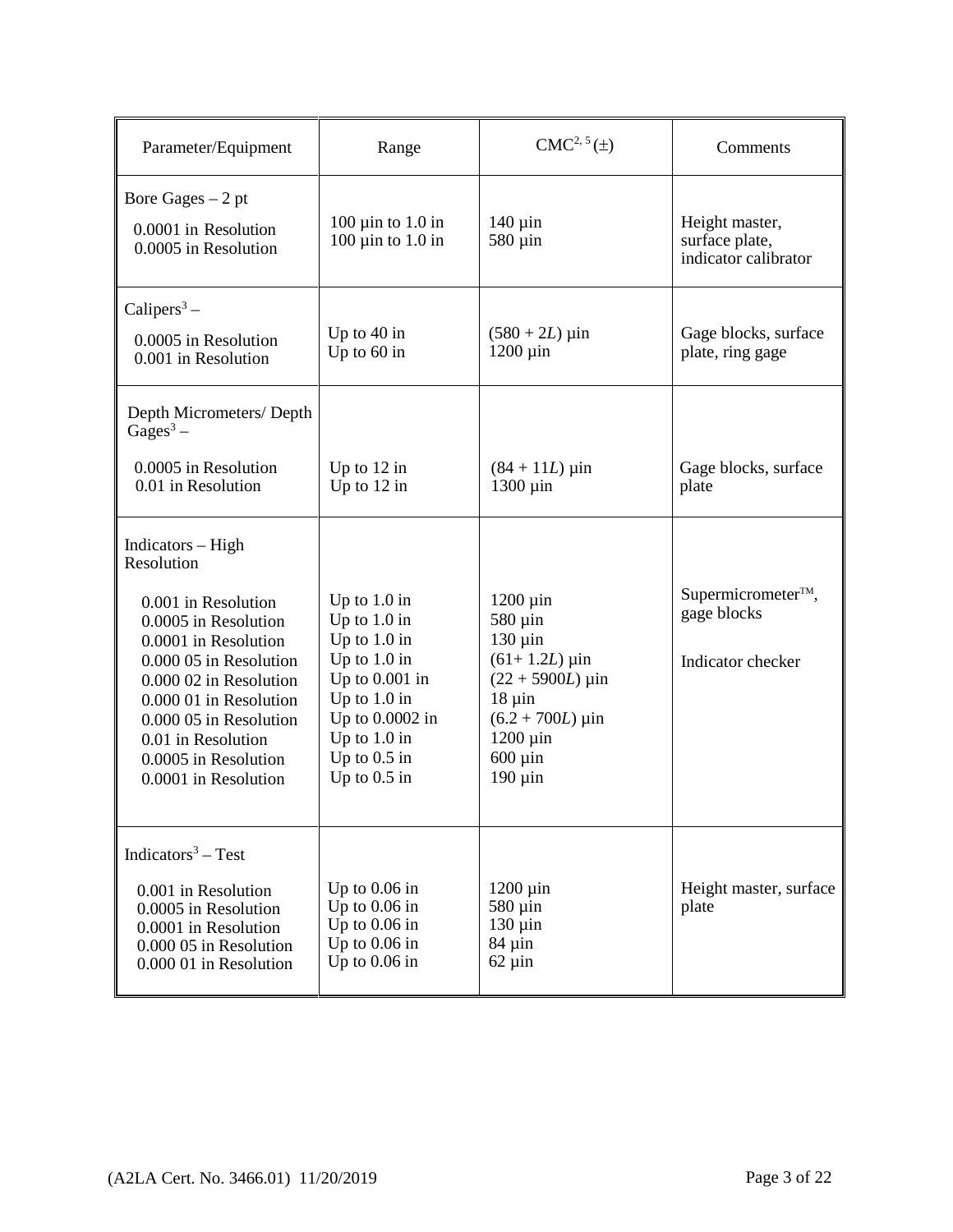| Parameter/Equipment                                                                                                                                                                                                                                                           | Range                                                                                                                                                                                                                                   | $CMC2, 5(\pm)$                                                                                                                                                                                                                                                                             | Comments                                     |
|-------------------------------------------------------------------------------------------------------------------------------------------------------------------------------------------------------------------------------------------------------------------------------|-----------------------------------------------------------------------------------------------------------------------------------------------------------------------------------------------------------------------------------------|--------------------------------------------------------------------------------------------------------------------------------------------------------------------------------------------------------------------------------------------------------------------------------------------|----------------------------------------------|
| Height Gages <sup>3</sup> –<br>0.001 in Resolution<br>0.0005 in Resolution<br>0.001 in Resolution<br>0.0005 in Resolution                                                                                                                                                     | Up to $24$ in<br>Up to $24$ in<br>$(25 \text{ to } 40)$ in<br>$(25 \text{ to } 40)$ in                                                                                                                                                  | $1200 \mu$ in<br>$(580 + 1.2L) \,\mu$ in<br>$(1100 + 1.9L)$ µin<br>$(530 + 3.7L) \,\mu \text{in}$                                                                                                                                                                                          | Reference bar, gage<br>blocks, surface plate |
| Analog Amplifier                                                                                                                                                                                                                                                              | $5 \mu$ in to 0.001 in                                                                                                                                                                                                                  | $6.8 \mu$ in                                                                                                                                                                                                                                                                               | Gage blocks                                  |
| Outside Micrometers <sup>3</sup> –<br>5 µin Resolution<br>0.001 in Resolution<br>0.0001 in Resolution<br>0.00005 in Resolution<br>0.001 in Resolution<br>0.0001 in Resolution<br>0.00005 in Resolution<br>0.001 in Resolution<br>0.0001 in Resolution<br>0.0005 in Resolution | Up to $1$ in<br>Up to $12$ in<br>Up to $12$ in<br>Up to $12$ in<br>$(13 \text{ to } 24)$ in<br>$(13 \text{ to } 24)$ in<br>$(13 \text{ to } 24)$ in<br>$(25 \text{ to } 48)$ in<br>$(25 \text{ to } 48)$ in<br>$(25 \text{ to } 48)$ in | $40 \mu$ in<br>$(1200 + 0.52L) \,\mu \text{in}$<br>$(110 + 1.7L) \,\mu \text{in}$<br>$(77 + 2.2L)$ µin<br>$(1100 + 1.4L) \,\mu \text{in}$<br>$(93 + 7.2L)$ µin<br>$(60 + 7.7L) \,\mu \text{in}$<br>$(1100 + 0.65L) \,\mu \text{in}$<br>$(84 + 5.8L) \,\mu \text{in}$<br>$(180 + 3.3L)$ µin | Gage block, optical<br>flats                 |
| Bench Micrometer <sup>3</sup>                                                                                                                                                                                                                                                 | Up to $5.0$ in                                                                                                                                                                                                                          | $(7.8 + 1.9L) \,\mu \text{in}$                                                                                                                                                                                                                                                             | Gage blocks                                  |
| Laser Micrometer <sup>3</sup>                                                                                                                                                                                                                                                 | 10 $\mu$ in to 1.0 in                                                                                                                                                                                                                   | $23 \mu$ in                                                                                                                                                                                                                                                                                | Master plug gages                            |
| Bore Gages <sup>3</sup> – 3 pt<br>0.0001 in Resolution<br>0.0002 in Resolution                                                                                                                                                                                                | $(0.275 \text{ to } 4.0) \text{ in}$<br>$(0.275 \text{ to } 4.0) \text{ in}$                                                                                                                                                            | $130 \mu$ in<br>$240 \,\mathrm{\upmu}$ in                                                                                                                                                                                                                                                  | Master rings                                 |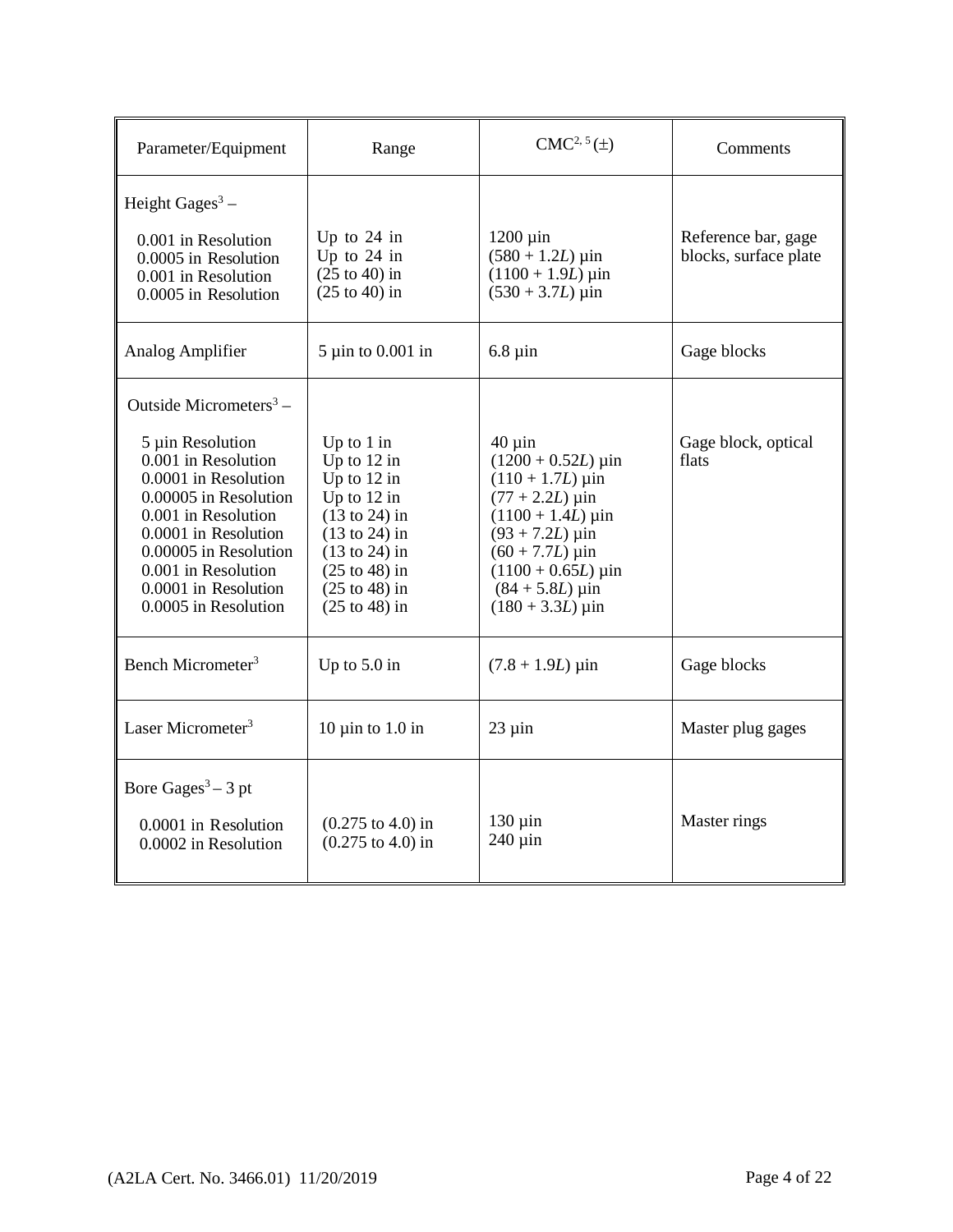| Parameter/Equipment                               | Range                                 | $CMC2, 5(\pm)$                   | Comments                                                     |
|---------------------------------------------------|---------------------------------------|----------------------------------|--------------------------------------------------------------|
| $Levels -$<br>Bubble<br>Digital                   | $\pm$ 0.002 in/ft<br>Up to $90^\circ$ | $250 \mu$ in/ft<br>$0.002$ in/in | Surface plate, gage<br>blocks                                |
| Levels - Differential                             | $\pm$ 990 arc sec                     | 3.6 arc sec                      | Sine plate, gage<br>blocks, surface plate                    |
| Bevel Protractor <sup>3</sup>                     | Up to $45^\circ$                      | $0.04^\circ$                     | Sine plate, gage<br>blocks, amplifier                        |
| Sine Plate <sup>3</sup>                           | $5$ in                                | $29 \mu$ in                      | Amplifier, height<br>master                                  |
| Optical Comparator <sup>3</sup> -<br>Linear       | $50 \mu$ in to 12 in                  | $(220 + 22L) \,\mu \text{in}$    | High precision glass<br>scale                                |
| Vision System $3-$<br>Linear                      | Up to 30 in                           | $(82 + 4.4L) \,\mu$ in           | High precision, glass<br>scale                               |
| Surface Plate -<br>Overall Flatness <sup>3</sup>  | $(6.0 \text{ to } 144)$ in            | $(22 + 0.7D) \,\mu \text{in}$    | Electronic level                                             |
| Surface Plate<br>Local Area Flatness <sup>3</sup> | 10 $\mu$ in to 0.002 in               | $22 \mu$ in                      | Differential level                                           |
| Parallels                                         | $(0.1 \text{ to } 4.0) \text{ in}$    | $29 \mu$ in                      | Surface plate,<br>amplifier, gage blocks                     |
| Squares                                           | $(0.1 \text{ to } 4.0) \text{ in}$    | $18 \mu in$                      | Surface plate,<br>amplifier, master<br>square, granite angle |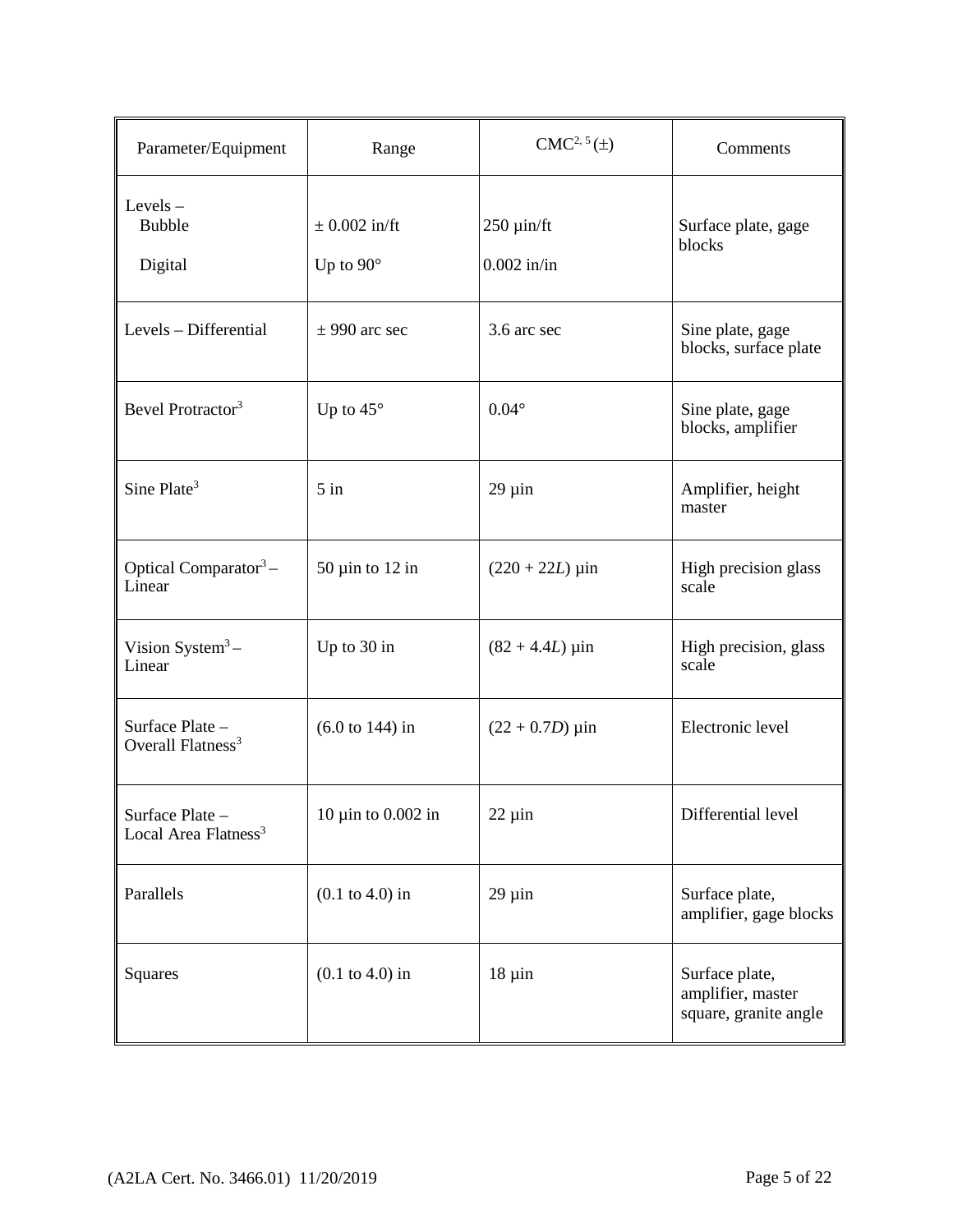| Parameter/Equipment                                                    | Range                              | $CMC2, 5(\pm)$        | Comments                                   |
|------------------------------------------------------------------------|------------------------------------|-----------------------|--------------------------------------------|
| <b>Optical Flats</b>                                                   | $(0.1 \text{ to } 6.0) \text{ in}$ | $4.2 \mu$ in          | Gage Blocks, amplifier,<br>surface plate   |
| <b>Coordinate Measuring</b><br>Machine $(CMM)^3$ –                     |                                    |                       | ASME B89.4.1 - 2001                        |
| X, Y, Z Linear<br>Accuracy                                             | $(0.1 \text{ to } 120)$ in         | $(40 + 17L) \,\mu$ in | Renishaw laser system,<br>ball bar, sphere |
| Machine $Tool3$ -<br>X, Y, Z Linear                                    | $(0.1 \text{ to } 120)$ in         | $(12 + 37L)$ µin      | Renishaw laser system,                     |
| Accuracy                                                               |                                    |                       | ball bar, laser transducer                 |
| Surface Finish $3-$<br>Profilometer and Surface<br>Roughness Standards | $(1.0 \text{ to } 120)$ µin Ra     | $13 \mu$ in           | Master surface finish<br>standards         |

# II. Dimensional Testing/Calibration $^{\rm l}$

| Parameter/Equipment                | Range                          | $CMC2, 5(\pm)$                 | Comments                                   |
|------------------------------------|--------------------------------|--------------------------------|--------------------------------------------|
| Roundness Measurement <sup>6</sup> | $(0.25 \text{ to } 0.75)$ in   | $10 \mu$ in                    | Roundness checker                          |
| Surface Finish <sup>6</sup>        | $(1.0 \text{ to } 120)$ µin Ra | $13 \mu$ in                    | Profilometer                               |
| Length $1D^6$                      | Up to $12$ in                  | $(62 + 1.4L) \,\mu$ in         | Height master, surface<br>plate, amplifier |
|                                    | Up to $3.0 \text{ in}$         | $(120 + 1.6L)$ µin             | Micrometer                                 |
|                                    | Up to $12$ in                  | $(580 + 1.2L) \,\mu \text{in}$ | Caliper                                    |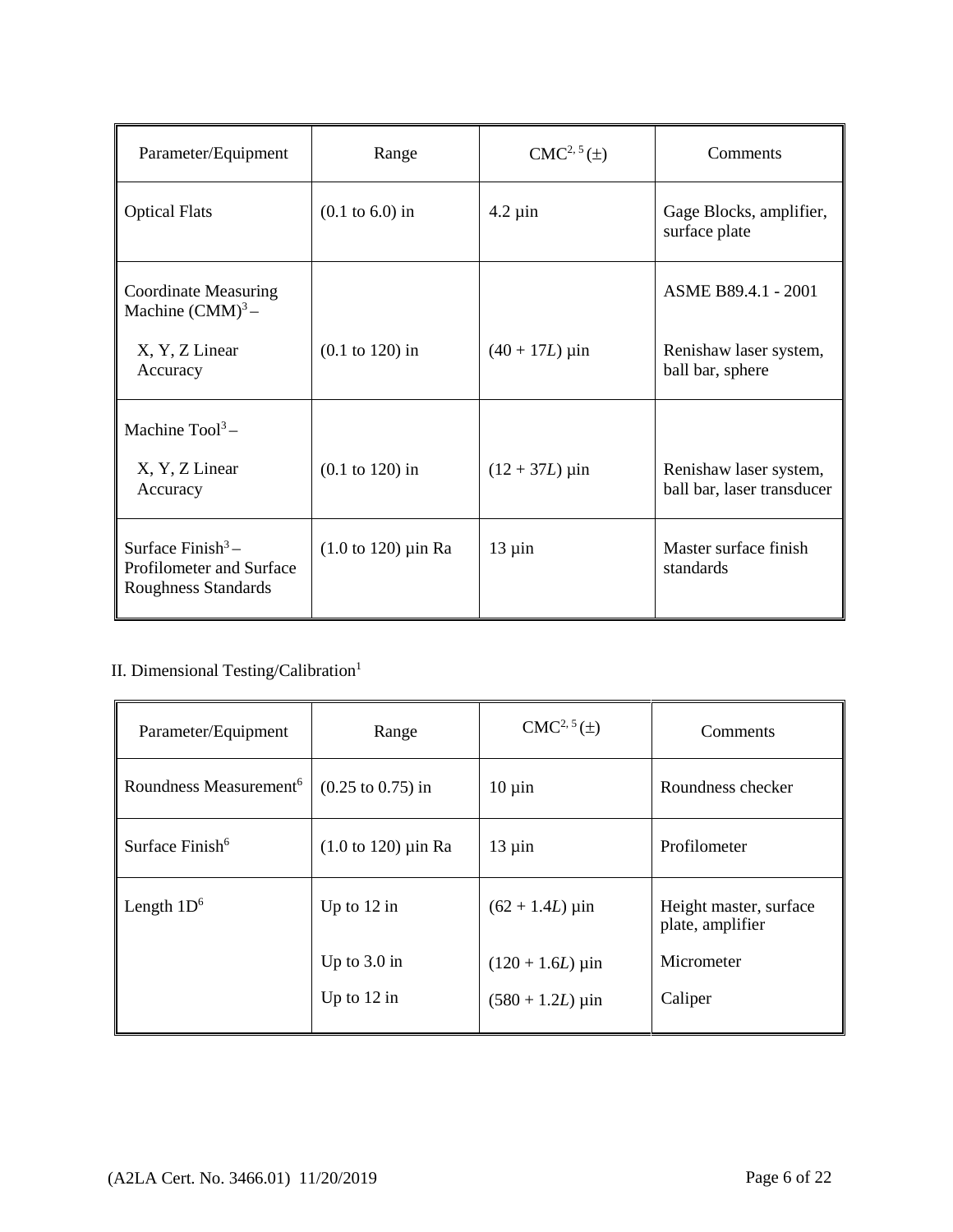| Parameter/Equipment                                    | Range                                                                                                             | $CMC2, 5(\pm)$                                                 | Comments                                         |
|--------------------------------------------------------|-------------------------------------------------------------------------------------------------------------------|----------------------------------------------------------------|--------------------------------------------------|
| Length $2D^6$                                          | Up to 48 in                                                                                                       | $(210 + 7.8L) \,\mu \text{in}$                                 | Video inspection<br>machine                      |
|                                                        | Up to $8.0 \times 9$ in                                                                                           | $530 \mu$ in                                                   | Optical comparator                               |
| Length $3D^6$ –<br><b>Steel</b><br>Aluminum<br>Plastic | Up to $(80 \times 48 \times 40)$ in<br>Up to $(80 \times 48 \times 40)$ in<br>Up to $(80 \times 48 \times 40)$ in | $(86 + 27L) \,\mu$ in<br>$(91 + 23L)$ µin<br>$(11 + 160L)$ µin | Coordinate measuring<br>machine                  |
| Angle $6$                                              | Up to $360^\circ$<br>Up to $360^\circ$                                                                            | $0.0026^{\circ}$<br>$0.0005^\circ$                             | Vision system<br>Coordinate measuring<br>machine |
|                                                        | Up to $360^\circ$                                                                                                 | 0.0043                                                         | Optical comparator                               |

# III. Electrical – DC/Low Frequency

| Parameter/Equipment   | Range                                                                                                                                                                                                                                                                 | $CMC2, 8(\pm)$                                                                                                                                                                                                                   | Comments                                             |
|-----------------------|-----------------------------------------------------------------------------------------------------------------------------------------------------------------------------------------------------------------------------------------------------------------------|----------------------------------------------------------------------------------------------------------------------------------------------------------------------------------------------------------------------------------|------------------------------------------------------|
| DC Current – Generate | $(0 to 330) \mu A$<br>330 µA to 3.3 mA<br>$(3.3 \text{ to } 33) \text{ mA}$<br>$(33 \text{ to } 330) \text{ mA}$<br>330 mA to 1.1 A<br>$(0.35 \text{ to } 3) \text{ A}$<br>$(3 \text{ to } 11)$ A<br>$(11 \text{ to } 20.5)$ A<br>$(20.5 \text{ to } 1000) \text{ A}$ | $0.018 \% + 23 nA$<br>$0.012\% + 59 \text{ nA}$<br>$0.012 \% + 300 nA$<br>$0.018 \% + 310 nA$<br>$0.024 \% + 47 \mu A$<br>$0.043 \% + 110 \mu A$<br>$0.058 \% + 580 \mu A$<br>$0.12 \% + 940 \mu A$<br>$0.58\% + 580 \text{ mA}$ | Fluke 5520A/SC600<br>Fluke $5520A w/50$ turn<br>coil |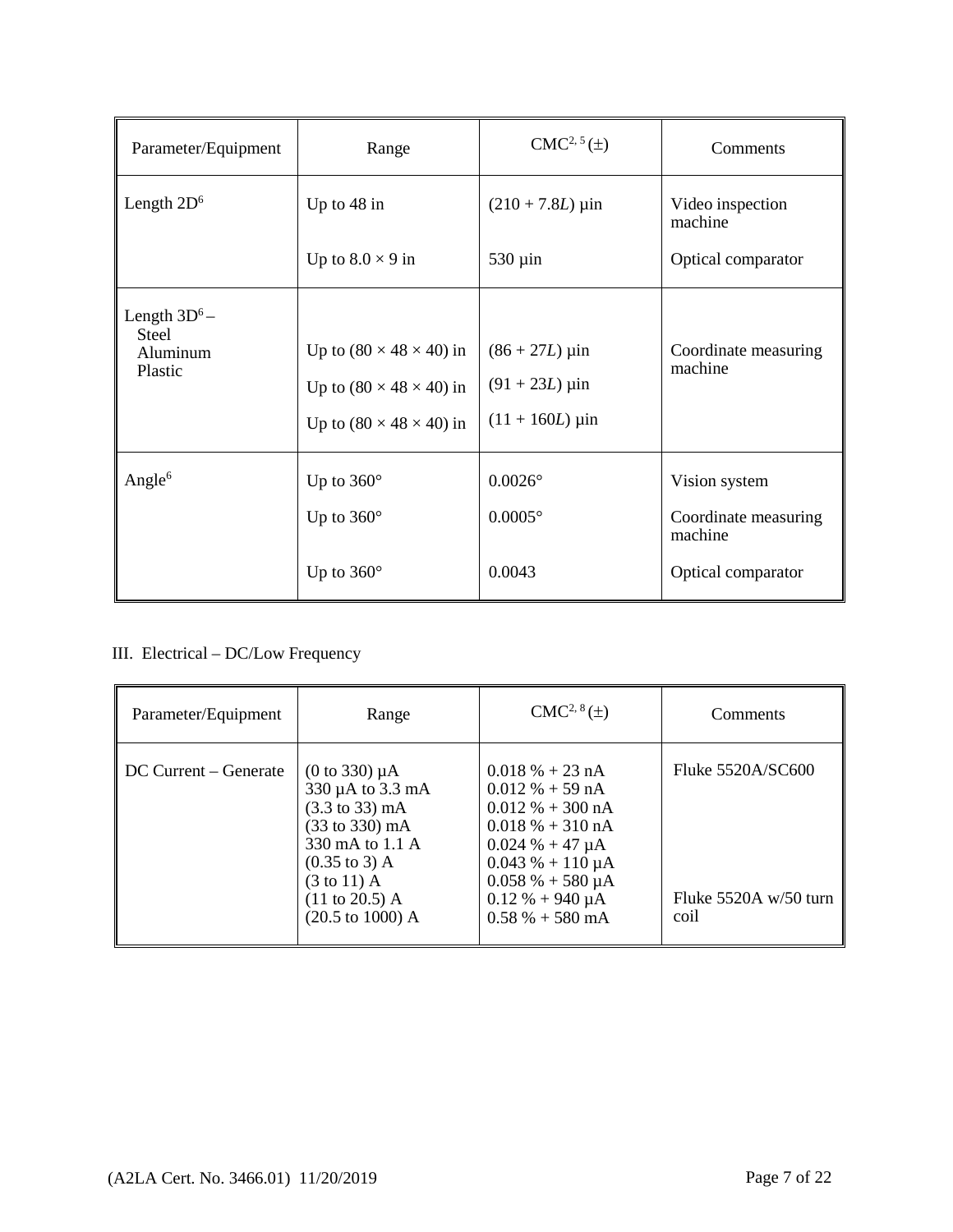| Parameter/Equipment   | Range                                                                                                                                                                                                                                                                                   | $CMC2, 4, 8(\pm)$                                                                                                                                                                                                                                 | Comments                                                                   |
|-----------------------|-----------------------------------------------------------------------------------------------------------------------------------------------------------------------------------------------------------------------------------------------------------------------------------------|---------------------------------------------------------------------------------------------------------------------------------------------------------------------------------------------------------------------------------------------------|----------------------------------------------------------------------------|
| DC Current - Measure  | (0 to 100) nA<br>100 nA to $1 \mu A$<br>$(0.35 \text{ to } 10) \mu\text{A}$<br>$(10 \text{ to } 100) \mu A$<br>$100 \mu A$ to $1 \text{ mA}$<br>$(0.35 \text{ to } 10) \text{ mA}$<br>$(10 to 100)$ mA<br>100 mA to 1 A<br>$(0.35 \text{ to } 10) \text{ A}$<br>$(10 \text{ to } 30)$ A | $26 \mu A/A + 63 pA$<br>$24 \mu A/A + 51 pA$<br>$28 \mu A/A + 110 pA$<br>$25 \mu A/A + 1.2 \text{ nA}$<br>$23 \mu A/A + 6.1 \text{ nA}$<br>$30 \mu A/A + 54 nA$<br>$44 \mu A/A + 650 nA$<br>$0.016% + 9.6 \mu A$<br>$0.24 % + 790 \mu A$<br>0.35% | HP 3458A, option 002<br>Fluke 45<br>Current shunt, HP<br>3458A, option 002 |
| DC Voltage – Generate | $(0 to 330)$ mV<br>$(0 \text{ to } 3.3) \text{ V}$<br>$(3.3 \text{ to } 33) \text{ V}$<br>(33 to 330) V<br>(330 to 1000) V                                                                                                                                                              | $23 \mu V/V + 1.6 \mu V$<br>$14 \mu V/V + 2.5 \mu V$<br>$14 \mu V/V + 27 \mu V$<br>$21 \mu V/V + 180 \mu V$<br>$24 \mu V/V + 1.6 \ mV$                                                                                                            | Fluke 5520A / SC600                                                        |
| DC Voltage - Measure  | $(0 to 100)$ mV<br>100 mV to 1 V<br>(1 to 10) V<br>$(10 \text{ to } 100) \text{ V}$<br>$(100 \text{ to } 1000) \text{ V}$<br>$(1000 \text{ to } 6000) \text{ V}$                                                                                                                        | $11 \mu V/V + 0.77 \mu V$<br>6.8 $\mu$ V/V + 0.83 $\mu$ V<br>$7.0 \mu V/V + 0.21 \mu V$<br>$8.2 \mu V/V + 25 \mu V$<br>$8.7 \mu V/V + 95 \mu V$<br>$0.081\% + 12 \text{ mV}$                                                                      | HP 3458A, option 002<br>Fluke 45 and 80K-6 HV<br>probe                     |
| DC Power – Generate   | $(0.09 \text{ to } 330) \text{ W}$<br>$(0.33 \text{ to } 3) \text{ kW}$<br>$(3 to 20)$ kW                                                                                                                                                                                               | 0.04%<br>0.039 %<br>0.084 %                                                                                                                                                                                                                       | Fluke 5520A/SC600                                                          |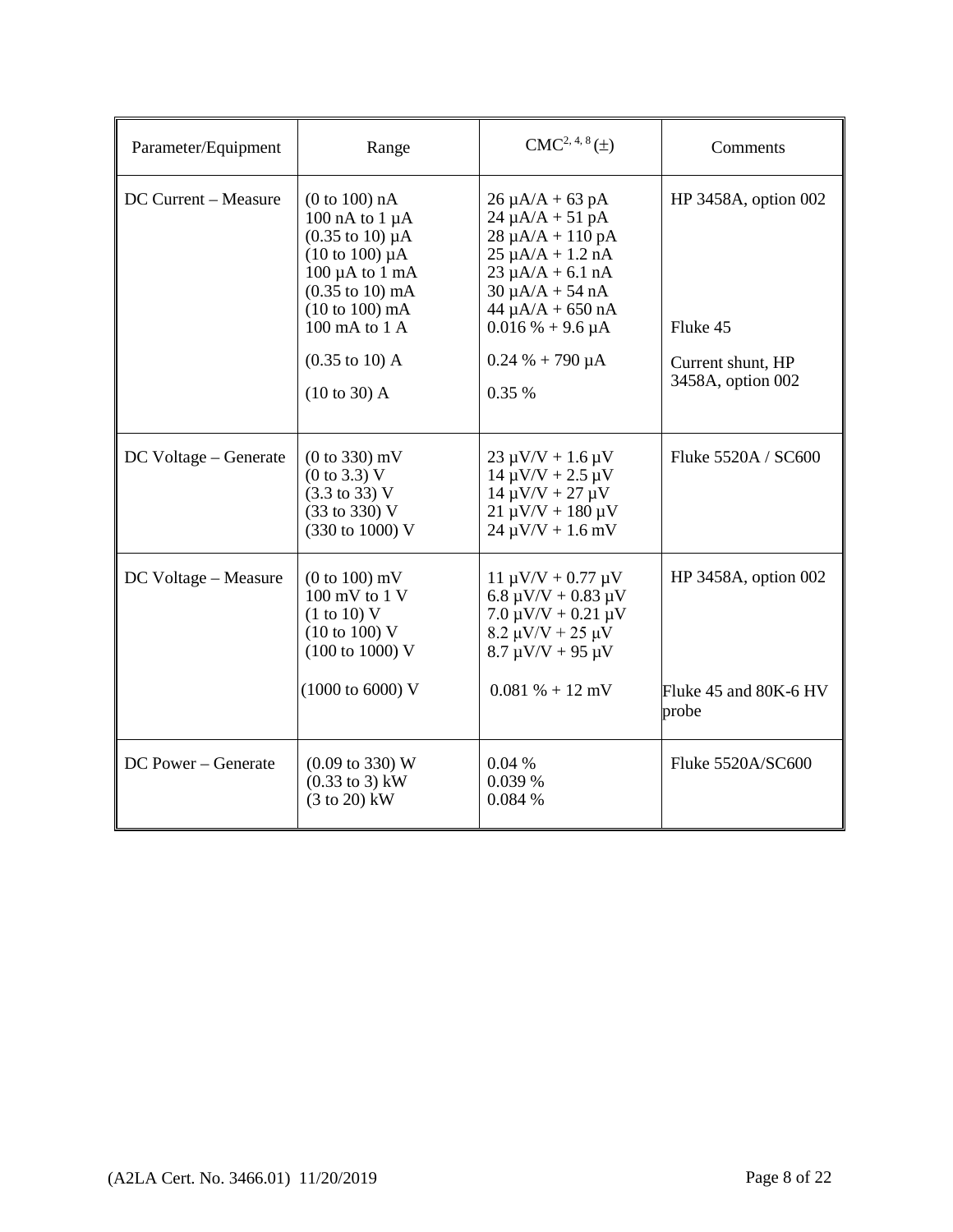| Parameter/Equipment                    | Range                                                                                                                                                                                                                                                                                                                                                                                                                                                                                                                                                                                                                                                                | $CMC2, 4, 8(\pm)$                                                                                                                                                                                                                                                                                                                                                                                                                                                                                                                                                                                                                                        | Comments             |
|----------------------------------------|----------------------------------------------------------------------------------------------------------------------------------------------------------------------------------------------------------------------------------------------------------------------------------------------------------------------------------------------------------------------------------------------------------------------------------------------------------------------------------------------------------------------------------------------------------------------------------------------------------------------------------------------------------------------|----------------------------------------------------------------------------------------------------------------------------------------------------------------------------------------------------------------------------------------------------------------------------------------------------------------------------------------------------------------------------------------------------------------------------------------------------------------------------------------------------------------------------------------------------------------------------------------------------------------------------------------------------------|----------------------|
| AC Power – Generate<br>$PF = 1 @ 60Hz$ | $(0.11 \text{ to } 3.0) \text{ mW}$<br>$(3.0 \text{ to } 11) \text{ mW}$<br>$(11 \text{ to } 30) \text{ mW}$<br>$(30 \text{ to } 110) \text{ mW}$<br>$(110 \text{ to } 300) \text{ mW}$<br>$(300 \text{ to } 730) \text{ mW}$<br>$(0.73 \text{ to } 1.5) \text{ W}$<br>$(1.5 \text{ to } 6.8) \text{ W}$<br>$(6.8 \text{ to } 9.2) \text{ W}$<br>$(9.2 \text{ to } 34) \text{ W}$<br>$(34 \text{ to } 92) \text{ W}$<br>(92 to 337) W<br>$(337 \text{ to } 918) \text{ W}$<br>$(918 \text{ to } 2244) \text{ W}$<br>(2244 to 4590) W<br>(4590 to 20 910) W                                                                                                           | 0.44%<br>0.16%<br>0.17%<br>0.13 %<br>0.16%<br>0.17 %<br>0.20%<br>0.15 %<br>0.14%<br>0.11%<br>0.14%<br>0.097 %<br>0.13 %<br>0.11 %<br>0.15 %<br>$1.2$ mW/W                                                                                                                                                                                                                                                                                                                                                                                                                                                                                                | Fluke 5520A/SC600    |
| Resistance – Generate                  | Up to 11 $\Omega$<br>$(11 \text{ to } 33) \Omega$<br>$(33 \text{ to } 110) \Omega$<br>$(110 \text{ to } 330) \Omega$<br>330 $\Omega$ to 1.1 k $\Omega$<br>$(1.1 \text{ to } 3.3) \text{ k}\Omega$<br>$(3.3 \text{ to } 11) \text{ k}\Omega$<br>$(11 \text{ to } 33) \text{ k}\Omega$<br>$(33 \text{ to } 110) \text{ k}\Omega$<br>$(110 \text{ to } 330) \text{ k}\Omega$<br>330 k $\Omega$ to 1.1 M $\Omega$<br>$(1.1 \text{ to } 3.3) \text{ M}\Omega$<br>$(3.3 \text{ to } 11) \text{ M}\Omega$<br>$(11 \text{ to } 33) \text{ M}\Omega$<br>$(33 \text{ to } 110) \text{ M}\Omega$<br>$(110 \text{ to } 330) \text{ M}\Omega$<br>330 M $\Omega$ to 1.1 G $\Omega$ | $46 \mu\Omega/\Omega + 1.2 \text{ mA}$<br>$41 \mu\Omega/\Omega + 1.7 \text{ mA}$<br>$35 \mu\Omega/\Omega + 1.7 \text{ mA}$<br>$34 \mu\Omega/\Omega$ + 2.5 m $\Omega$<br>$34 \mu\Omega/\Omega$ + 3.0 m $\Omega$<br>$35 \mu\Omega/\Omega$ + 22 m $\Omega$<br>$35 \mu\Omega/\Omega$ + 24 m $\Omega$<br>$35 \mu\Omega/\Omega$ + 220 m $\Omega$<br>$35 \mu\Omega/\Omega + 270 \text{ mA}$<br>$37 \mu\Omega/\Omega$ + 2.6 $\Omega$<br>$36 \mu\Omega/\Omega$ + 4.6 $\Omega$<br>69 μ $\Omega/\Omega$ + 37 Ω<br>$0.015 \% + 83 \Omega$<br>$0.03\% + 3.2\mathrm{k}\Omega$<br>$0.051 \% + 6.2 \text{ k}\Omega$<br>$0.35 \% + 120 k\Omega$<br>$1.8 \% + 600 k\Omega$ | Fluke 5520A/SC600    |
| Resistance – Measure                   | Up to $10 \Omega$<br>$(10 \text{ to } 100) \Omega$<br>$100 \Omega$ to $1.0 \text{ k}\Omega$<br>$(0.35 \text{ to } 10) \text{ k}\Omega$<br>$(10 \text{ to } 100) \text{ k}\Omega$<br>100 k $\Omega$ to 1.0 M $\Omega$<br>$(0.35 \text{ to } 10) \text{ M}\Omega$<br>$(10 \text{ to } 100) \text{ M}\Omega$<br>100 MΩ to 1.0 GΩ                                                                                                                                                                                                                                                                                                                                        | $26 \mu\Omega/\Omega$ + 87 $\mu\Omega$<br>$16 \mu\Omega/\Omega$ + 620 μ $\Omega$<br>15 μ $\Omega/\Omega$ + 600 μ $\Omega$<br>$15 \mu\Omega/\Omega$ + 5.0 m $\Omega$<br>$17 \mu\Omega/\Omega + 20 \mu\Omega$<br>$20 \mu\Omega/\Omega + 10 \Omega$<br>$67 \mu\Omega/\Omega + 110 \Omega$<br>$0.057 \% + 2.9 k\Omega$<br>$0.54 \% + 430 k\Omega$                                                                                                                                                                                                                                                                                                            | HP 3458A, option 002 |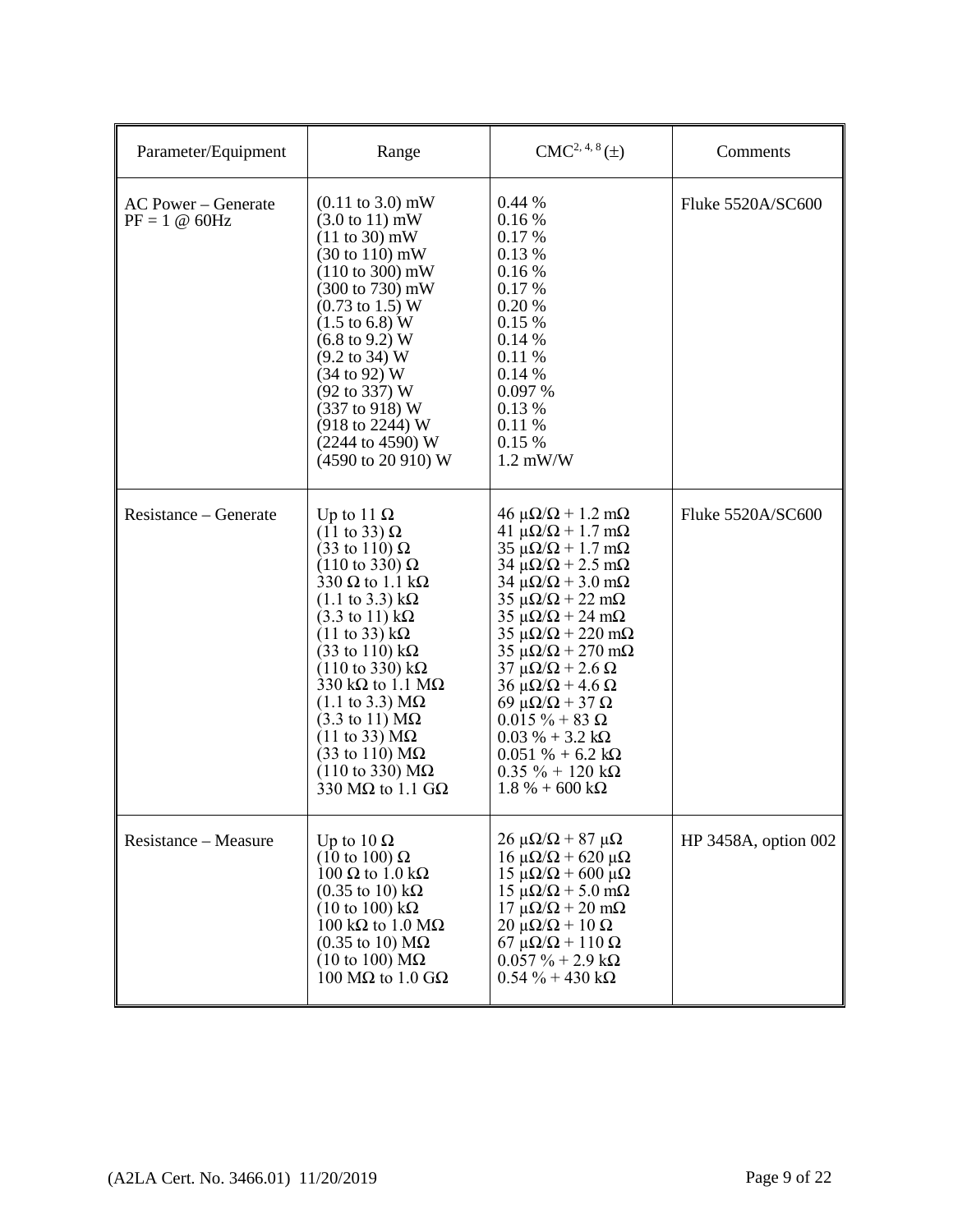| Parameter/Range                                                                                                                                                                                                                                                                                                                                                                                                                                                                         | Frequency                                                                                                                                                                                                                                                                           | $CMC2, 8(\pm)$                                                                                                                                                                                                                                                                                              | Comments                                                                                                                                         |
|-----------------------------------------------------------------------------------------------------------------------------------------------------------------------------------------------------------------------------------------------------------------------------------------------------------------------------------------------------------------------------------------------------------------------------------------------------------------------------------------|-------------------------------------------------------------------------------------------------------------------------------------------------------------------------------------------------------------------------------------------------------------------------------------|-------------------------------------------------------------------------------------------------------------------------------------------------------------------------------------------------------------------------------------------------------------------------------------------------------------|--------------------------------------------------------------------------------------------------------------------------------------------------|
| Capacitance – Generate<br>$(0.19 \text{ to } 3.3) \text{ nF}$<br>$(3.3 \text{ to } 11) \text{ nF}$<br>$(11 \text{ to } 33) \text{ nF}$<br>$(33 \text{ to } 110) \text{ nF}$<br>$(110 \text{ to } 330) \text{ nF}$<br>330 nF to 1.1 µF<br>$(1.1 \text{ to } 3.3) \mu F$<br>$(3.3 \text{ to } 11) \mu F$<br>$(11 \text{ to } 33) \mu F$<br>(33 to 110) µF<br>$(110 \text{ to } 330) \mu F$<br>330 µF to 1.1 mF<br>$(1.1 \text{ to } 3.3) \text{ mF}$<br>$(3.3 \text{ to } 11) \text{ mF}$ | 10 Hz to $3$ kHz<br>10 Hz to $1$ kHz<br>10 Hz to $1$ kHz<br>10 Hz to $1$ kHz<br>10 Hz to 1 kHz<br>$(10 \text{ to } 600) \text{ Hz}$<br>(10 to 300) Hz<br>(10 to 150) Hz<br>(10 to 120) Hz<br>$(10 \text{ to } 80)$ Hz<br>(0 to 50) Hz<br>(0 to 20) Hz<br>(0 to 6) Hz<br>(0 to 2) Hz | $0.59% + 12pF$<br>$0.3 % + 12 pF$<br>$0.24 % + 130 pF$<br>$0.3 % + 110 pF$<br>$0.3 \% + 340 pF$<br>$0.3\% + 1.1\,\text{nF}$<br>$0.3\% + 3.5$ nF<br>$0.3\% + 11$ nF<br>$0.49% + 32$ nF<br>$0.53 \% + 120$ nF<br>$0.52 \% + 360 nF$<br>$0.53\% + 1.1 \,\mu F$<br>$0.53 \% + 1.2 \mu F$<br>$0.53 % + 12 \mu F$ | Fluke 5520A/SC600<br>Frequencies indicate<br>maximum charge /<br>discharge rate<br>from a measuring device<br>such as an Instek 819<br>LCR meter |
| $(11 \text{ to } 33) \text{ mF}$<br>$(33 \text{ to } 110) \text{ mF}$                                                                                                                                                                                                                                                                                                                                                                                                                   | (0 to 0.6) Hz<br>(0 to 0.2) Hz                                                                                                                                                                                                                                                      | $0.87\% + 35 \,\mu F$<br>$1.3 % + 120 \mu F$                                                                                                                                                                                                                                                                |                                                                                                                                                  |

| Parameter/Equipment                                                                 | Range                                          | $CMC2, 4, 8(\pm)$                                             | Comments          |
|-------------------------------------------------------------------------------------|------------------------------------------------|---------------------------------------------------------------|-------------------|
| Oscilloscopes –<br>Amplitude DC Signal<br>Into 50 $\Omega$ Load<br>Into 1 $MΩ$ Load | $1.0 \text{ mV}$ to 6.6 V<br>1.0 mV to $130$ V | $0.29\% + 510 \,\mu\text{V}$<br>$0.063\% + 570 \,\mu\text{V}$ | Fluke 5520A/SC600 |
| Bandwidth - Leveled<br>Sine Wave<br>Into 50 $\Omega$ Load                           | $50$ kHz to $600$ MHz                          | $6.9\% + 2.1$ mV                                              |                   |
| Time Marker<br>Into 50 $\Omega$ Load                                                | 2.0 ns to $5.0$ s                              | 0.047%                                                        |                   |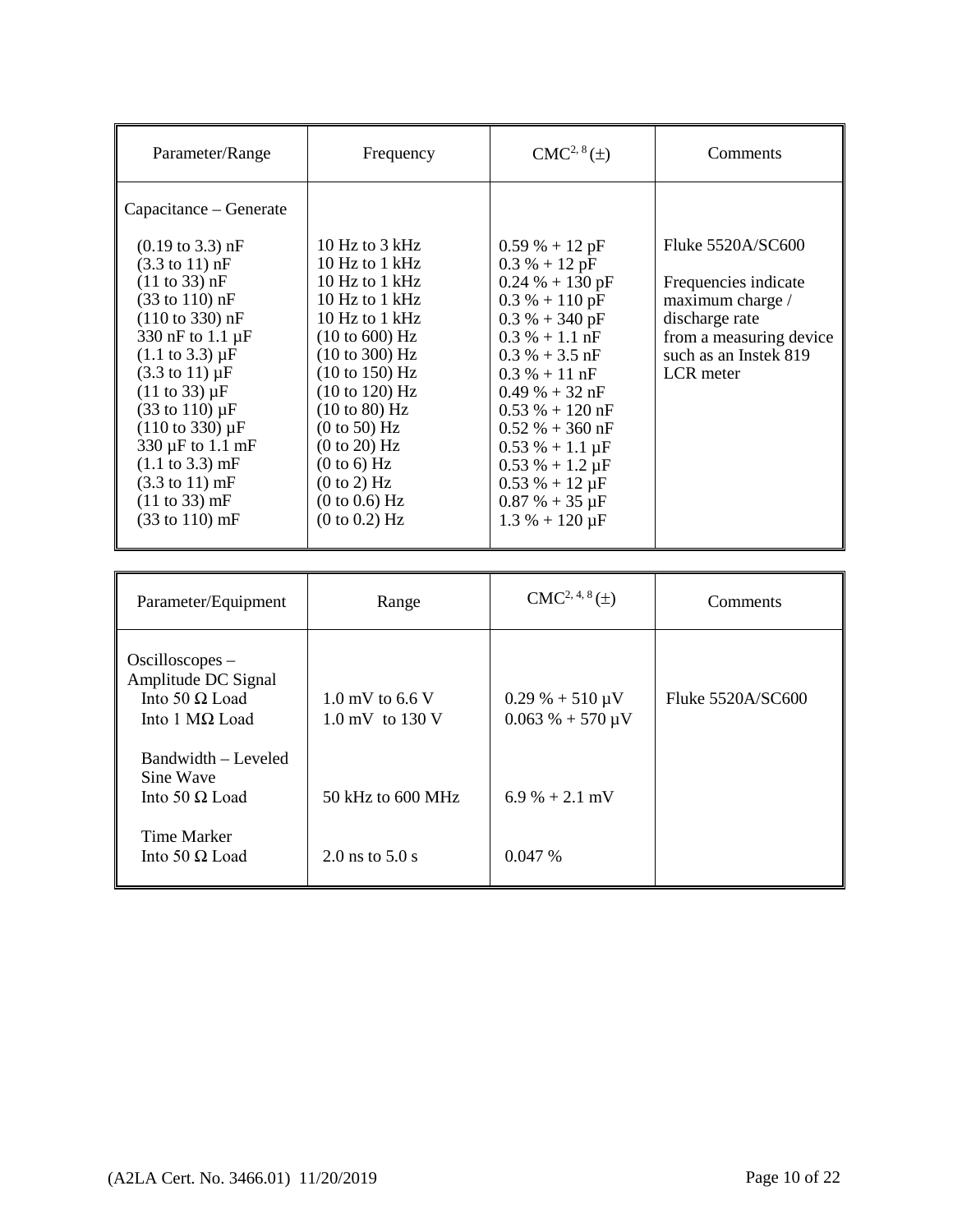| Parameter/Equipment                                | Range                                                                                                                                                                                                                                                                   | $CMC2(\pm)$                                                                                                                                                                                                                                                                     | Comments          |
|----------------------------------------------------|-------------------------------------------------------------------------------------------------------------------------------------------------------------------------------------------------------------------------------------------------------------------------|---------------------------------------------------------------------------------------------------------------------------------------------------------------------------------------------------------------------------------------------------------------------------------|-------------------|
| <b>Electrical Simulation of</b><br>$RTD -$         |                                                                                                                                                                                                                                                                         |                                                                                                                                                                                                                                                                                 |                   |
| Pt 385 (100 Ω)                                     | $(-200 \text{ to } 0)$ °C<br>(0 to 100) $^{\circ}$ C<br>$(100 \text{ to } 300)$ °C<br>$(300 \text{ to } 400)$ °C<br>(400 to 630) °C<br>(630 to 800) $^{\circ}$ C                                                                                                        | 0.073 °C (0.14 °F)<br>0.092 °C (0.17 °F)<br>$0.11 \text{ °C}$ (0.20 $\text{°F}$ )<br>$0.12$ °C (0.22 °F)<br>$0.15 \text{ °C}$ $(0.27 \text{ °F})$<br>$0.27 \text{ °C}$ (0.49 $\text{°F}$ )                                                                                      | Fluke 5520A/SC600 |
| Pt 3926 (100 Ω)                                    | $(-200 \text{ to } -80)$ °C<br>$(-80 \text{ to } 0)$ °C<br>(0 to 100) $^{\circ}$ C<br>$(100 \text{ to } 300)$ °C<br>(300 to 400) °C<br>(400 to 630) °C                                                                                                                  | 0.073 °C (0.14 °F)<br>0.073 °C (0.14 °F)<br>0.092 °C (0.17 °F)<br>$0.11 \text{ °C}$ (0.20 $\text{°F}$ )<br>$0.12$ °C (0.22 °F)<br>$0.15$ °C (0.27 °F)                                                                                                                           |                   |
| Pt 3916 (100 Ω)                                    | $(-200 \text{ to } -190)$ °C<br>$(-190 \text{ to } -80)$ °C<br>$(-80 \text{ to } 0)$ °C<br>(0 to 100) $^{\circ}$ C<br>$(100 \text{ to } 260)$ °C<br>$(260 \text{ to } 300)$ °C<br>$(300 \text{ to } 400)$ °C<br>(400 to 600) $^{\circ}$ C<br>$(600 \text{ to } 630)$ °C | 0.29 °C (0.53 °F)<br>0.064 °C (0.12 °F)<br>0.073 °C (0.14 °F)<br>$0.082$ °C (0.15 °F)<br>0.092 °C (0.17 °F)<br>$0.10 \text{ °C}$ (0.18 $\text{°F}$ )<br>$0.11 \text{ °C}$ (0.20 $\text{°F}$ )<br>$0.12 \text{ °C}$ (0.22 $\text{°F}$ )<br>$0.27 \text{ °C}$ (0.49 $\text{°F}$ ) |                   |
| <b>Electrical Simulation of</b><br>Thermocouples - |                                                                                                                                                                                                                                                                         |                                                                                                                                                                                                                                                                                 |                   |
| Type B                                             | $(600 \text{ to } 800)$ °C<br>$(800 \text{ to } 1000)$ °C<br>$(1000 \text{ to } 1550)$ °C<br>$(1550 \text{ to } 1820)$ °C                                                                                                                                               | $0.56 \text{ °C}$ (1.0 $\text{ °F}$ )<br>0.46 °C (0.83 °F)<br>0.42 °C (0.76 °F)<br>0.44 °C (0.80 °F)                                                                                                                                                                            | Fluke 5520A/SC600 |
| Type E                                             | $(-210 \text{ to } -100)$ °C<br>$(-100 \text{ to } -25)$ °C<br>$(-25 \text{ to } 650)$ °C<br>(650 to 1000) $^{\circ}$ C                                                                                                                                                 | 0.41 °C (0.74 °F)<br>$0.32 \text{ °C}$ $(0.58 \text{ °F})$<br>$0.28 \text{ °C}$ $(0.51 \text{ °F})$<br>$0.33$ °C (0.60 °F)                                                                                                                                                      |                   |
| Type J                                             | $(-210 \text{ to } -100)$ °C<br>$(-100 \text{ to } -30)$ °C<br>$(-30 \text{ to } 150)$ °C<br>$(150 \text{ to } 760)$ °C<br>(760 to 1200) °C                                                                                                                             | 0.39 °C (0.71 °F)<br>$0.30 \text{ °C}$ $(0.54 \text{ °F})$<br>$0.28 \text{ °C}$ $(0.51 \text{ °F})$<br>$0.30 \text{ °C}$ $(0.54 \text{ °F})$<br>$0.33$ °C (0.60 °F)                                                                                                             |                   |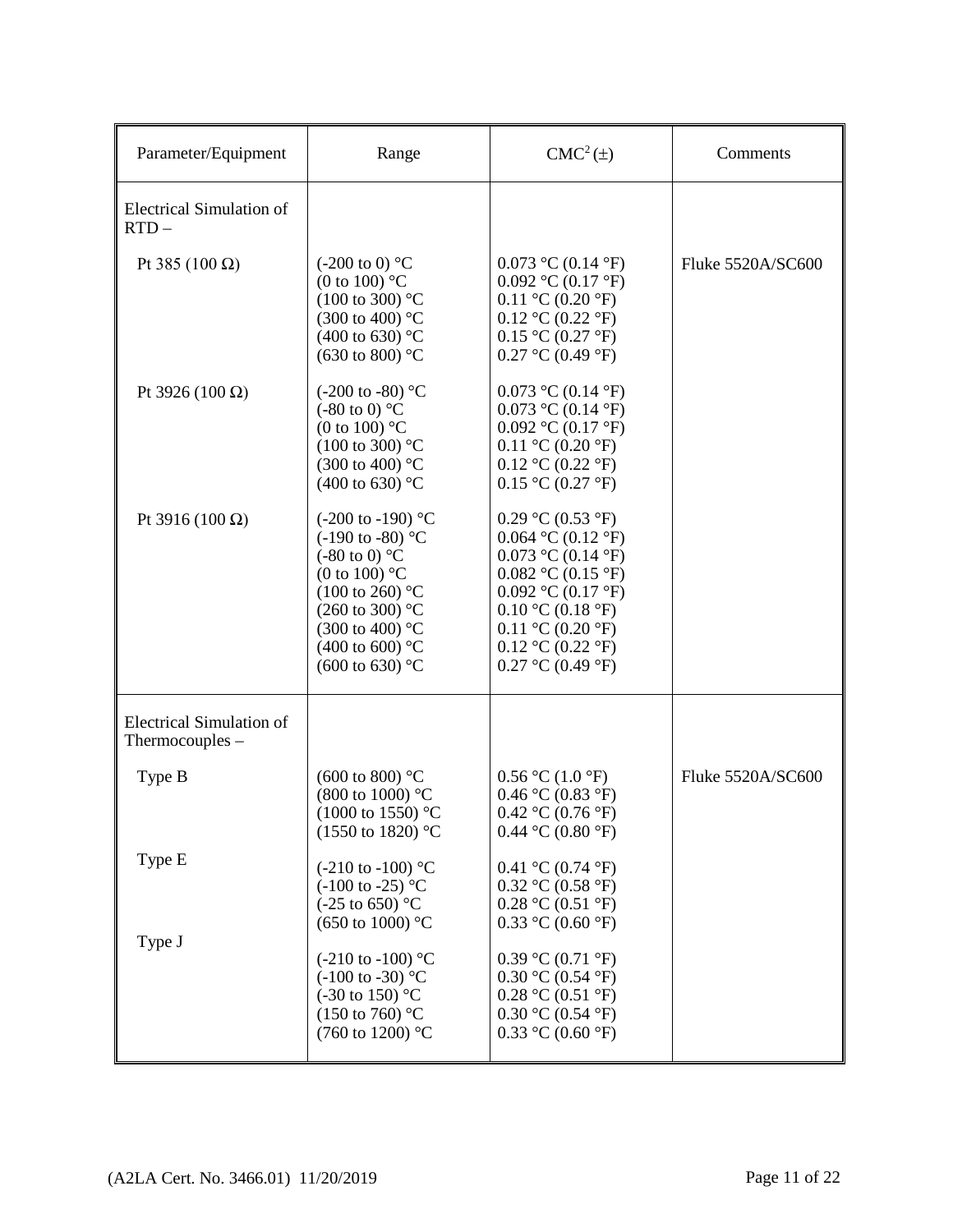| Parameter/Equipment                                            | Range                                                                                                                                                    | $CMC2(\pm)$                                                                                                                                                                                               | Comments          |
|----------------------------------------------------------------|----------------------------------------------------------------------------------------------------------------------------------------------------------|-----------------------------------------------------------------------------------------------------------------------------------------------------------------------------------------------------------|-------------------|
| <b>Electrical Simulation of</b><br>Thermocouples $-$<br>(cont) |                                                                                                                                                          |                                                                                                                                                                                                           |                   |
| Type K                                                         | $(-200 \text{ to } -100)$ °C<br>$(-100 \text{ to } -25)$ °C<br>$(-25 \text{ to } 120)$ °C<br>$(120 \text{ to } 1000)$ °C<br>$(1000 \text{ to } 1372)$ °C | $0.45 \text{ °C}$ (0.81 $\text{°F}$ )<br>$0.31 \text{ °C}$ $(0.56 \text{ °F})$<br>$0.30 \text{ °C}$ $(0.54 \text{ °F})$<br>$0.38 \text{ °C}$ (0.69 $\text{°F}$ )<br>$0.51 \text{ °C}$ (0.92 $\text{°F}$ ) | Fluke 5520A/SC600 |
| Type L                                                         | $(-200 \text{ to } -100)$ °C<br>$(-100 \text{ to } 800)$ °C<br>(800 to 900) °C                                                                           | 0.49 °C (0.89 °F)<br>$0.38 \text{ °C}$ (0.69 $\text{°F}$ )<br>0.28 °C (0.51 °F)                                                                                                                           |                   |
| Type N                                                         | $(-200 \text{ to } -100)$ °C<br>$(-100 \text{ to } -25)$ °C<br>$(-25 \text{ to } 120)$ °C<br>$(120 \text{ to } 410)$ °C<br>(410 to 1300) $^{\circ}$ C    | $0.52 \text{ °C}$ (0.94 $\text{°F}$ )<br>$0.34$ °C (0.62 °F)<br>$0.32 \text{ °C}$ $(0.58 \text{ °F})$<br>$0.31 \text{ °C}$ $(0.56 \text{ °F})$<br>0.38 °C (0.69 °F)                                       |                   |
| Type R                                                         | (0 to 250) $^{\circ}$ C<br>(250 to 400) $^{\circ}$ C<br>(400 to 1000) $^{\circ}$ C<br>$(1000 \text{ to } 1767)$ °C                                       | $0.70 \text{ °C}$ (1.3 $\text{°F}$ )<br>$0.47 \text{ °C}$ $(0.85 \text{ °F})$<br>$0.45 \text{ °C}$ $(0.81 \text{ °F})$<br>$0.51 \text{ °C}$ (0.92 $\text{°F}$ )                                           |                   |
| Type S                                                         | (0 to 250) $\mathrm{^{\circ}C}$<br>(250 to 1000) °C<br>$(1000 \text{ to } 1400)$ °C<br>$(1400 \text{ to } 1767)$ °C                                      | $0.59 \text{ °C}$ $(0.1.1 \text{ °F})$<br>0.48 °C (0.87 °F)<br>0.49 °C (0.89 °F)<br>$0.58 \text{ °C}$ (1.1 $\text{°F}$ )                                                                                  |                   |
| Type T                                                         | $(-250 \text{ to } -150)$ °C<br>$(-150 \text{ to } 0)$ °C<br>(0 to 120) $^{\circ}$ C<br>$(120 \text{ to } 400)$ °C                                       | $0.76 \text{ °C}$ (1.4 $\text{°F}$ )<br>$0.36$ °C (0.65 °F)<br>$0.30 \text{ °C}$ $(0.54 \text{ °F})$<br>$0.28 \text{ °C}$ $(0.51 \text{ °F})$                                                             |                   |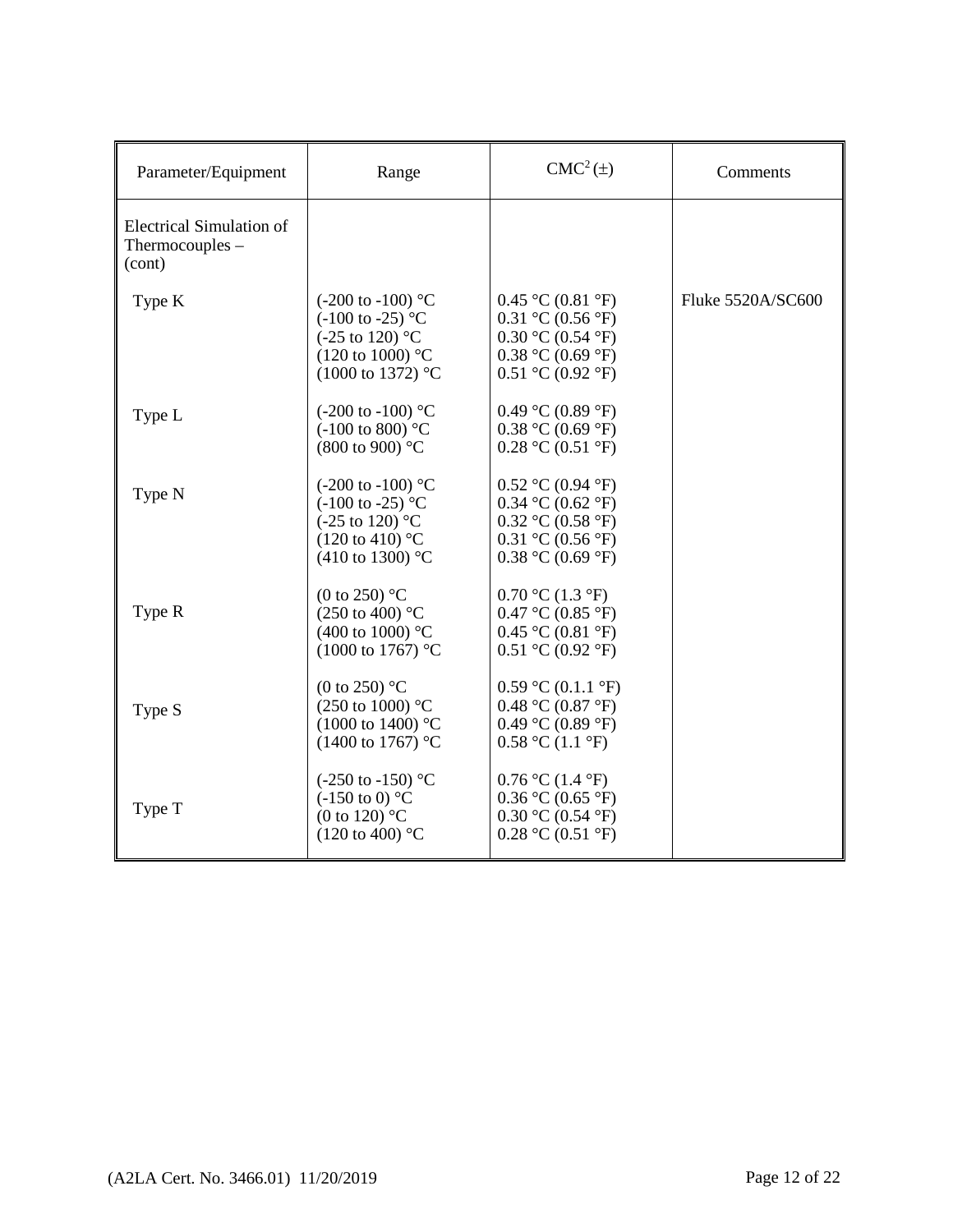| Parameter/Range                     | Frequency                                                                                                                                                                               | $CMC2, 8(\pm)$                                                                                                                                 | Comments                        |
|-------------------------------------|-----------------------------------------------------------------------------------------------------------------------------------------------------------------------------------------|------------------------------------------------------------------------------------------------------------------------------------------------|---------------------------------|
| <b>AC Current – Generate</b>        |                                                                                                                                                                                         |                                                                                                                                                |                                 |
| $(29 \text{ to } 330) \mu\text{A}$  | $(10 \text{ to } 20)$ Hz<br>$(20 \text{ to } 45)$ Hz<br>45 Hz to 1.0 kHz<br>$(1.0 \text{ to } 5.0) \text{ kHz}$<br>$(5.0 \text{ to } 10) \text{ kHz}$<br>$(10 \text{ to } 30)$ kHz      | $0.24 % + 120 nA$<br>$0.18 \% + 120 nA$<br>$0.15% + 120$ nA<br>$0.35\% + 170\,\text{nA}$<br>$0.93\% + 230\,\text{nA}$<br>$1.9 \% + 460 nA$     | Fluke 5520A/SC600               |
| 330 µA to 3.3 mA                    | $(10 \text{ to } 20)$ Hz<br>$(20 \text{ to } 45) \text{ Hz}$<br>45 Hz to 1.0 kHz<br>$(1.0 \text{ to } 5.0) \text{ kHz}$<br>$(5.0 \text{ to } 10) \text{ kHz}$<br>$(10 to 30)$ kHz       | $0.24 % + 170 nA$<br>$0.15% + 180$ nA<br>$0.12 \% + 180 nA$<br>$0.21 \% + 300 nA$<br>$0.58 \% + 350 nA$<br>$12 \% + 690 nA$                    |                                 |
| $(3.3 \text{ to } 33) \text{ mA}$   | (10 to 20) Hz<br>$(20 \text{ to } 45) \text{ Hz}$<br>45 Hz to 1.0 kHz<br>$(1.0 \text{ to } 5.0) \text{ kHz}$<br>$(5.0 \text{ to } 10) \text{ kHz}$<br>$(10 \text{ to } 30) \text{ kHz}$ | $0.21 \% + 2.3 \mu A$<br>$0.11 \% + 2.3 \mu A$<br>$0.048\% + 2.3 \mu A$<br>$0.093% + 2.3 \mu A$<br>$0.24% + 3.5 \mu A$<br>$0.47\% + 4.6 \mu A$ |                                 |
| (33 to 330) mA                      | $(10 \text{ to } 20)$ Hz<br>$(20 \text{ to } 45)$ Hz<br>45 Hz to 1.0 kHz<br>$(1.0 \text{ to } 5.0) \text{ kHz}$<br>$(5.0 \text{ to } 10) \text{ kHz}$<br>$(10 to 30)$ kHz               | $0.21 \% + 23 \mu A$<br>$0.11 \% + 23 \mu A$<br>$0.048 \% + 23 \mu A$<br>$0.12 \% + 58 \mu A$<br>$0.24 % + 120 \mu A$<br>$0.47 % + 230 \mu A$  |                                 |
| 330 mA to 1.1 A                     | $(10 \text{ to } 45)$ Hz<br>45 Hz to 1.0 kHz<br>$(1.0 \text{ to } 5.0) \text{ kHz}$<br>$(5.0 \text{ to } 10) \text{ kHz}$                                                               | $0.21 \% + 110 \mu A$<br>$0.064 \% + 99 \mu A$<br>$0.7 % + 1.2 mA$<br>$2.9 % + 5.8 mA$                                                         |                                 |
| $(0.35t)$ A                         | $(10 \text{ to } 45)$ Hz<br>45 Hz to 1 kHz<br>$(1.0 \text{ to } 5.0) \text{ kHz}$<br>$(5.0 \text{ to } 10) \text{ kHz}$                                                                 | $0.22 \% + 74 \mu A$<br>$0.084\% + 1.2 \mu A$<br>$0.6\% + 5.6\,mA$<br>$2.9\% + 5.8\text{ mA}$                                                  |                                 |
| $(3 \text{ to } 11)$ A              | (45 to 100) Hz<br>100 Hz to 1 kHz<br>$(0.35 \text{ to } 5.0) \text{ kHz}$                                                                                                               | $0.089\% + 1.9 \text{ mA}$<br>$0.13 \% + 2.0 mA$<br>$3.5% + 2.3$ mA                                                                            |                                 |
| $(11 \text{ to } 20.5)$ A           | (45 to 100) Hz<br>100 Hz to 1 kHz<br>$(0.35 \text{ to } 5.0) \text{ kHz}$                                                                                                               | $0.2 % + 440 \mu A$<br>$0.23 % + 1.3 mA$<br>$3.5% + 5.5$ mA                                                                                    |                                 |
| $(20.5 \text{ to } 1000) \text{ A}$ | 60 Hz                                                                                                                                                                                   | $1.5% + 930$ mA                                                                                                                                | Fluke 5520A w/ 50-<br>turn coil |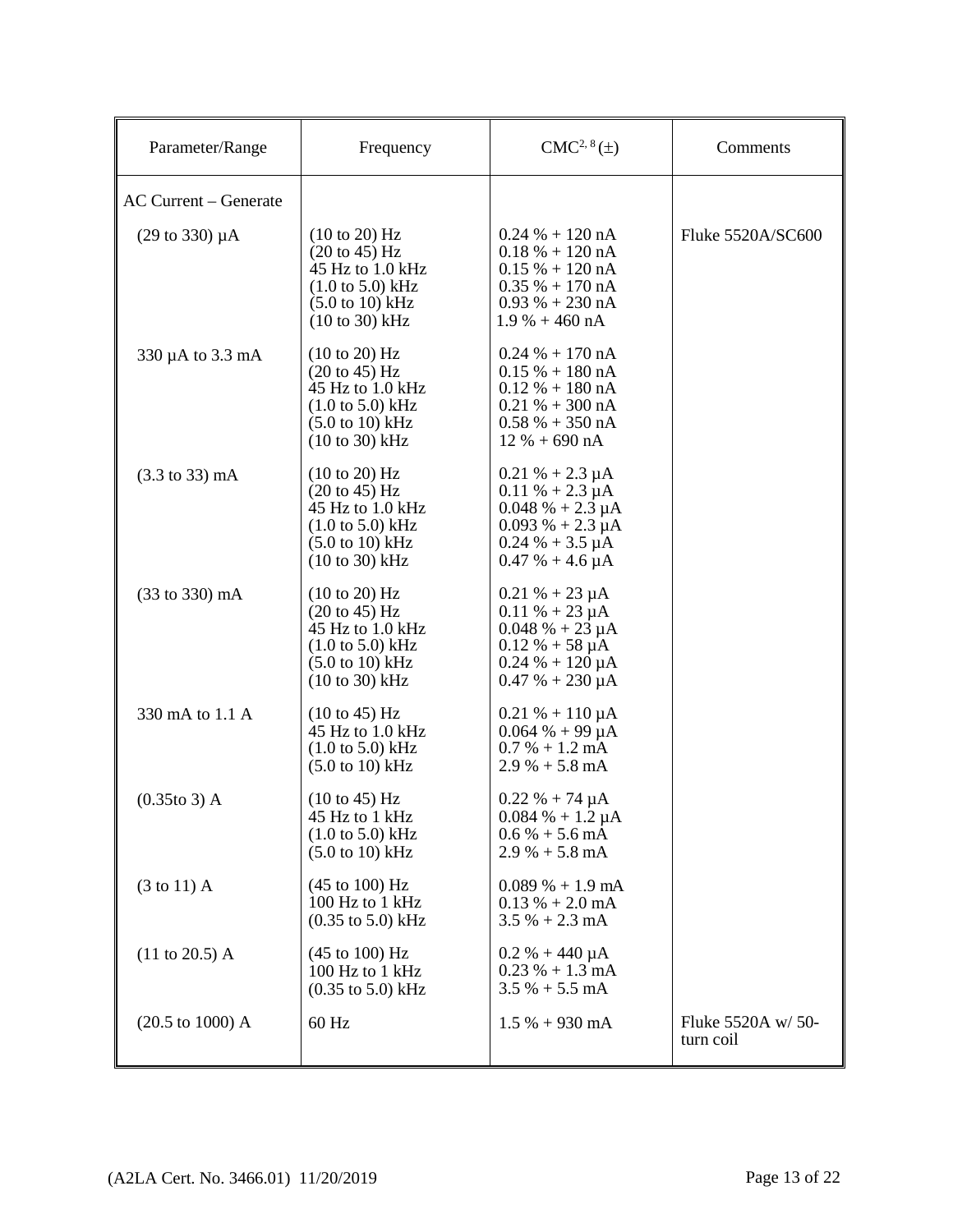| Parameter/Range               | Frequency                                                                                                                                                                                                            | $CMC2, 8(\pm)$                                                                                                                                                                   | Comments             |
|-------------------------------|----------------------------------------------------------------------------------------------------------------------------------------------------------------------------------------------------------------------|----------------------------------------------------------------------------------------------------------------------------------------------------------------------------------|----------------------|
| <b>AC Current - Measure</b>   |                                                                                                                                                                                                                      |                                                                                                                                                                                  |                      |
| $(5 \text{ to } 100) \mu A$   | $(10 \text{ to } 20)$ Hz<br>$(20 \text{ to } 45) \text{ Hz}$<br>$(45 \text{ to } 100) \text{ Hz}$<br>100 Hz to 5.0 kHz                                                                                               | $0.47% + 42 nA$<br>$0.18 \% + 43 nA$<br>$0.071% + 43nA$<br>$0.071% + 43nA$                                                                                                       | HP 3458A, option 002 |
| $100 \mu A$ to $1 \text{ mA}$ | $(10 \text{ to } 20)$ Hz<br>$(20 \text{ to } 45) \text{ Hz}$<br>$(45 \text{ to } 100) \text{ Hz}$<br>100 Hz to 5.0 kHz<br>$(5.0 \text{ to } 20) \text{ kHz}$<br>$(20 \text{ to } 50) \text{ kHz}$<br>(50 to 100) kHz | $0.47 % + 280 nA$<br>$0.18 \% + 280 nA$<br>$0.071% + 280$ nA<br>$0.045% + 230$ nA<br>$0.085\% + 230\,\text{nA}$<br>$0.56\% + 460\;nA$<br>$0.77 \% + 1.7 \mu A$                   |                      |
| $(1 to 10)$ mA                | $(10 \text{ to } 20)$ Hz<br>$(20 \text{ to } 45)$ Hz<br>$(45 \text{ to } 100) \text{ Hz}$<br>100 Hz to 5.0 kHz<br>$(5.0 \text{ to } 20) \text{ kHz}$<br>$(20 \text{ to } 50)$ kHz<br>(50 to 100) kHz                 | $0.47 % + 2.8 \mu A$<br>$0.18 \% + 2.8 \mu A$<br>65 $\mu$ A/A + 3.5 $\mu$ A<br>$0.037 \% + 2.8 \mu A$<br>$0.071 \% + 2.8 \mu A$<br>$0.47 \% + 5.5 \mu A$<br>$0.64 \% + 21 \mu A$ |                      |
| $(10 to 100)$ mA              | $(10 \text{ to } 20)$ Hz<br>$(20 \text{ to } 45) \text{ Hz}$<br>$(45 \text{ to } 100) \text{ Hz}$<br>$100$ Hz to $5.0$ kHz<br>$(5.0 \text{ to } 20) \text{ kHz}$<br>$(20 \text{ to } 50)$ kHz<br>(50 to 100) kHz     | $0.47% + 28 \mu A$<br>$0.18 % + 28 \mu A$<br>$0.071% + 28~\mu A$<br>$0.037 \% + 28 \mu A$<br>$0.071% + 28~\mu A$<br>$0.47 \% + 55 \mu A$<br>$0.64\% + 210 \mu A$                 |                      |
| 100 mA to 1 A                 | $(10 \text{ to } 20)$ Hz<br>$(20 \text{ to } 45) \text{ Hz}$<br>$(45 \text{ to } 100) \text{ Hz}$<br>100 Hz to 5.0 kHz<br>$(5.0 \text{ to } 20) \text{ kHz}$<br>$(20 \text{ to } 50)$ kHz                            | $0.47 % + 230 \mu A$<br>$0.19% + 230 \mu A$<br>$0.096 \% + 230 \mu A$<br>$0.12 \% + 230 \mu A$<br>$0.35 \% + 240 \mu A$<br>$1.2 \% + 460 \mu A$                                  |                      |
| $(1 to 10)$ A                 | $(20 \text{ to } 50)$ Hz<br>$(0.05 \text{ to } 2.0) \text{ kHz}$                                                                                                                                                     | $2.4 % + 12 mA$<br>$1.2 % + 12 mA$                                                                                                                                               | Fluke 45             |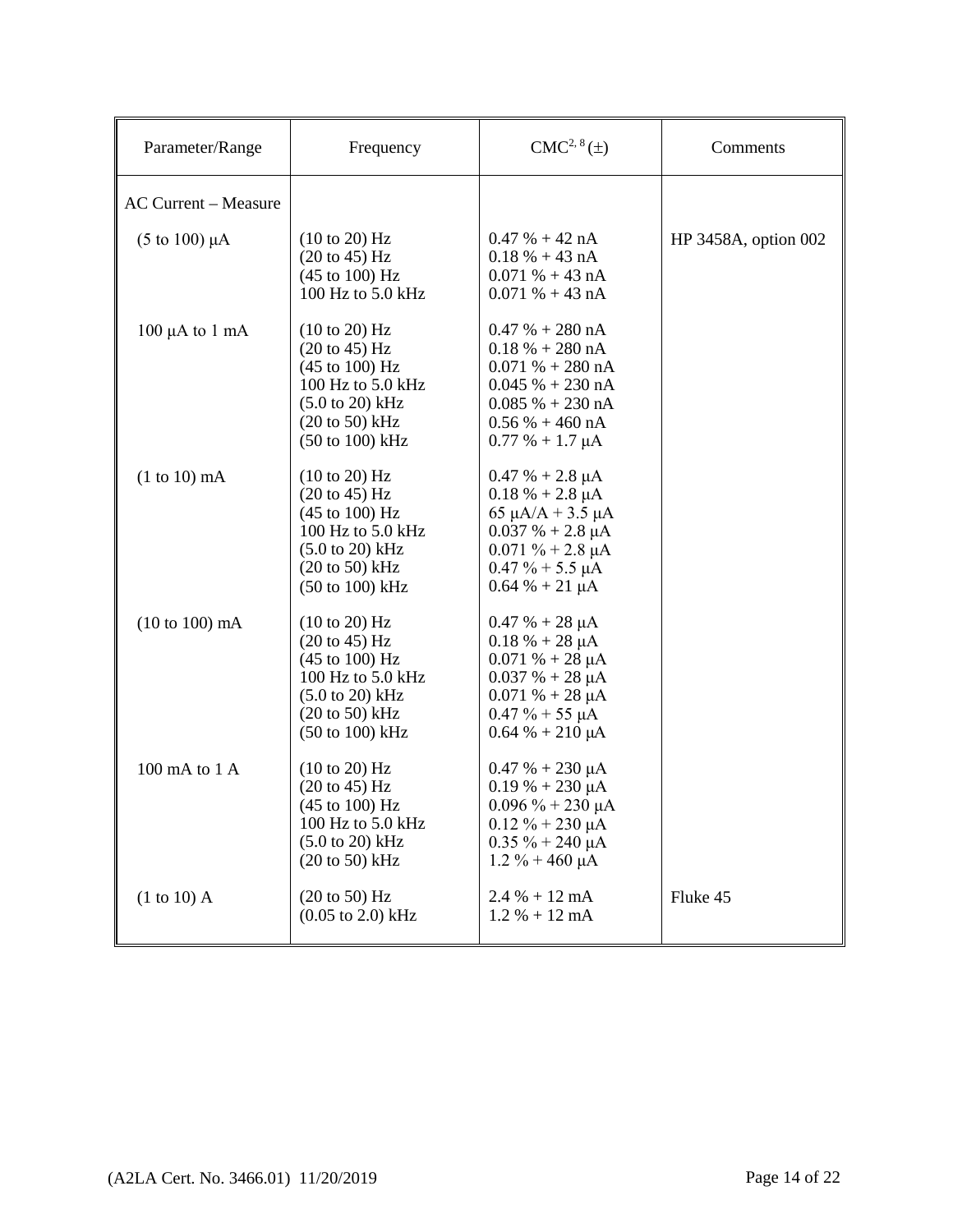| Parameter/Range                   | Frequency                                                                                                                          | $CMC2, 8(\pm)$                                                                                                                                                                | Comments          |
|-----------------------------------|------------------------------------------------------------------------------------------------------------------------------------|-------------------------------------------------------------------------------------------------------------------------------------------------------------------------------|-------------------|
| AC Voltage – Generate             |                                                                                                                                    |                                                                                                                                                                               |                   |
| Up to 33 mV                       | (10 to 45) Hz<br>45 Hz to 10 kHz<br>$(10 to 20)$ kHz<br>$(20 to 50)$ kHz<br>$(50 \text{ to } 100) \text{ kHz}$<br>(100 to 500) kHz | $0.093\% + 7.2 \mu V$<br>$0.019\% + 7.2 \mu V$<br>$0.024 % + 7.2 \mu V$<br>$0.12 \% + 7.1 \mu V$<br>$0.41 \% + 14 \mu V$<br>$0.93\% + 58 \,\mu V$                             | Fluke 5520A/SC600 |
| $(33 \text{ to } 330) \text{ mV}$ | (10 to 45) Hz<br>45 Hz to 10 kHz<br>$(10 to 20)$ kHz<br>$(20 to 50)$ kHz<br>$(50 \text{ to } 100) \text{ kHz}$<br>(100 to 500) kHz | $0.035 \% + 9.5 \mu V$<br>$0.018\% + 9.6 \,\mu\text{V}$<br>$0.019\% + 9.6 \,\mu\text{V}$<br>$0.041\% + 9.7 \mu V$<br>$0.093\% + 37 \mu V$<br>$0.24 % + 80 \mu V$              |                   |
| 330 mV to 3.3 V                   | (10 to 45) Hz<br>45 Hz to 10 kHz<br>$(10 to 20)$ kHz<br>$(20 to 50)$ kHz<br>$(50 \text{ to } 100) \text{ kHz}$<br>(100 to 500) kHz | $0.035\% + 58 \,\mu\text{V}$<br>$0.018\% + 70 \,\mu\text{V}$<br>$0.023 \% + 70 \mu V$<br>$0.036\% + 58 \,\mu\text{V}$<br>$0.082\% + 140 \,\mu\text{V}$<br>$0.3 % + 680 \mu V$ |                   |
| $(3.3 \text{ to } 33) \text{ V}$  | (10 to 45) Hz<br>45 Hz to 10 kHz<br>$(10 to 20)$ kHz<br>$(20 to 50)$ kHz<br>$(50 \text{ to } 100) \text{ kHz}$                     | $0.035\% + 750 \,\mu\text{V}$<br>$0.018 \% + 680 \mu V$<br>$0.028 \% + 680 \mu V$<br>$0.041\% + 680 \,\mu\text{V}$<br>$0.11\% + 1.8$ mV                                       |                   |
| (33 to 330) V                     | 45 Hz to 1 kHz<br>$(0.35)$ to 10) kHz<br>$(10 to 20)$ kHz<br>$(20 to 50)$ kHz<br>(50 to 100) kHz                                   | $0.023 % + 2.3 mV$<br>$0.024\% + 6.9$ mV<br>$0.03\% + 7.6$ mV<br>$0.038\% + 6.0$ mV<br>$0.24\% + 5.7$ mV                                                                      |                   |
| 220 V to 1.1 kV                   | 45 Hz to 1 kHz<br>$(1.0 \text{ to } 5.0) \text{ kHz}$<br>$(5.0 \text{ to } 10) \text{ kHz}$                                        | $0.035\% + 12\ mV$<br>$0.03 % + 12 mV$<br>$0.035\% + 12 \text{ mV}$                                                                                                           |                   |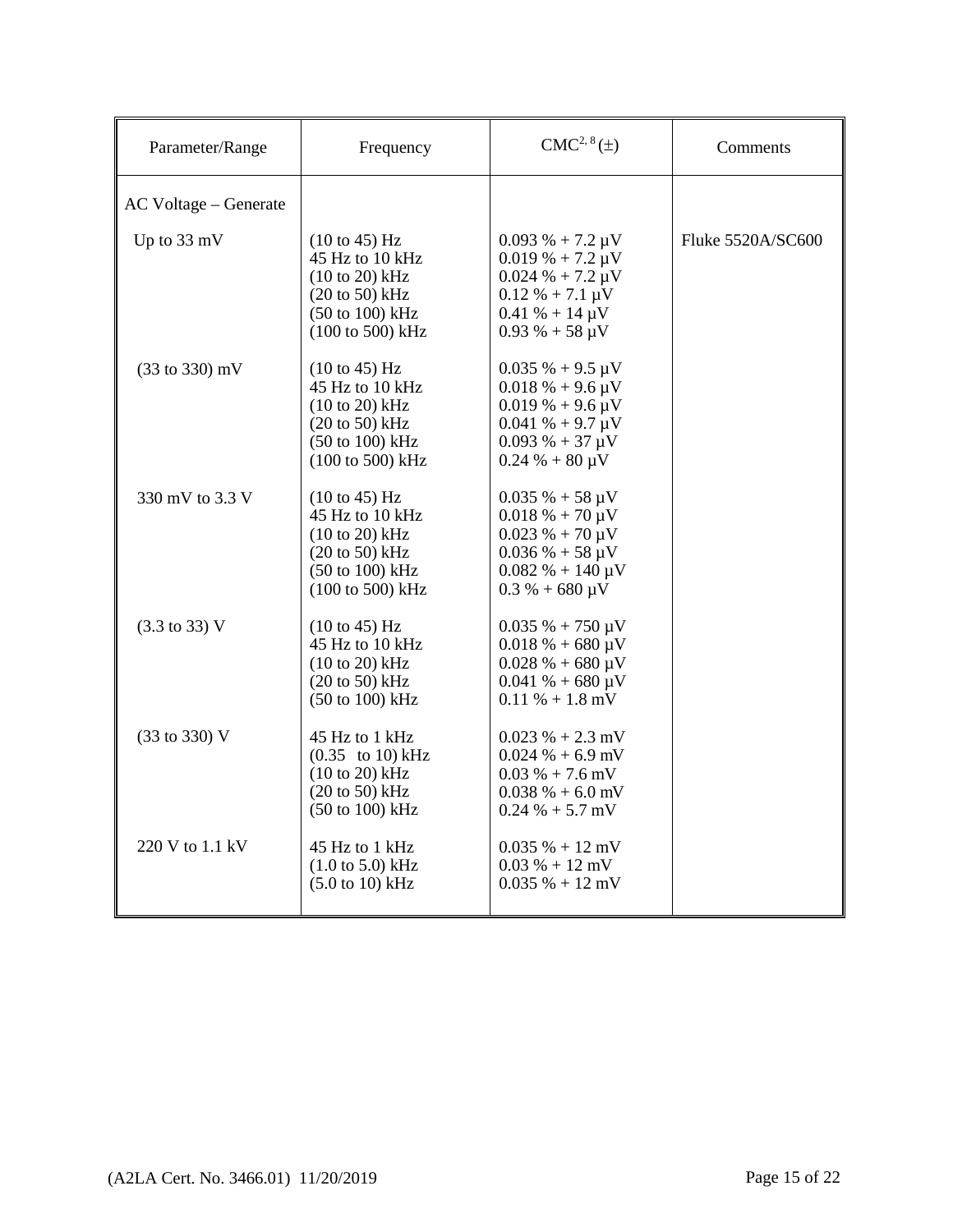| Parameter/Range                   | Frequency                                                                                                                                                                                                                                                                                                                     | $CMC2, 8(\pm)$                                                                                                                                                                                                                                               | Comments             |
|-----------------------------------|-------------------------------------------------------------------------------------------------------------------------------------------------------------------------------------------------------------------------------------------------------------------------------------------------------------------------------|--------------------------------------------------------------------------------------------------------------------------------------------------------------------------------------------------------------------------------------------------------------|----------------------|
| AC Voltage - Measure              |                                                                                                                                                                                                                                                                                                                               |                                                                                                                                                                                                                                                              |                      |
| $(1 to 10)$ mV                    | $(0.35 \text{ to } 40) \text{ Hz}$<br>40 Hz to 1.0 kHz<br>$(0.35 \text{ to } 20) \text{ kHz}$<br>(20 to 50) kHz<br>$(50 \text{ to } 100) \text{ kHz}$<br>(100 to 300) kHz<br>300 kHz to 1 MHz<br>$(1.0 \text{ to } 4.0) \text{ MHz}$<br>$(4.0 \text{ to } 8.0) \text{ MHz}$                                                   | $0.029\% + 3.5 \,\mu\text{V}$<br>$0.019\% + 1.3 \,\mu\text{V}$<br>$0.029\% + 1.3 \,\mu\text{V}$<br>$0.095\% + 1.5 \,\mu\text{V}$<br>$0.48 \% + 2.3 \mu V$<br>$3.8\% + 11 \,\mu\text{V}$<br>$1.2 % + 8.3 \mu V$<br>$6.7 % + 23 \mu V$<br>$24 \% + 11 \mu V$   | HP 3458A, option 002 |
| $(10 \text{ to } 100) \text{ mV}$ | $(1.0 \text{ to } 40) \text{ Hz}$<br>40 Hz to 1.0 kHz<br>$(0.35$ to 20) kHz<br>$(20 \text{ to } 50)$ kHz<br>$(50 \text{ to } 100) \text{ kHz}$<br>(100 to 300) kHz<br>300 kHz to 1.0 MHz<br>$(1.0 \text{ to } 4.0) \text{ MHz}$<br>$(4.0 \text{ to } 8) \text{ MHz}$<br>$(8.0 \text{ to } 10) \text{ MHz}$                    | $80 \mu V/V + 4.8 \mu V$<br>99 $\mu$ V/V + 2.3 $\mu$ V<br>$0.018 \% + 2.4 \mu V$<br>$0.036\% + 2.4 \,\mu\text{V}$<br>$0.093\% + 2.3 \mu V$<br>$0.35 \% + 12 \mu V$<br>$1.2 % + 12 \mu V$<br>$4.7 % + 83 \mu V$<br>$4.7 % + 110 \mu V$<br>$18 \% + 130 \mu V$ |                      |
| 100 mV to 1 V                     | $(1.0 \text{ to } 40) \text{ Hz}$<br>40 Hz to 1.0 kHz<br>$(0.35 \text{ to } 20) \text{ kHz}$<br>$(20 \text{ to } 50)$ kHz<br>$(50 \text{ to } 100) \text{ kHz}$<br>(100 to 300) kHz<br>300 kHz to 1.0 MHz<br>$(1.0 \text{ to } 4.0) \text{ MHz}$<br>$(4.0 \text{ to } 8.0) \text{ MHz}$<br>$(8.0 \text{ to } 10) \text{ MHz}$ | $84 \mu V/V + 47 \mu V$<br>$83 \mu V/V + 26 \mu V$<br>$0.017 \% + 24 \mu V$<br>$0.035 \% + 24 \mu V$<br>$0.093\% + 24 \mu V$<br>$0.35\% + 120 \,\mu\text{V}$<br>$0.012 \% + 120 \mu V$<br>$4.7 % + 970 \mu V$<br>$4.4\% + 4.1$ mV<br>$18\% + 1.3\ mV$        |                      |
| (1 to 10) V                       | $(1.0 \text{ to } 40) \text{ Hz}$<br>40 Hz to 1.0 kHz<br>$(0.35 \text{ to } 20) \text{ kHz}$<br>$(20 \text{ to } 50)$ kHz<br>$(50 \text{ to } 100) \text{ kHz}$<br>(100 to 300) kHz<br>300 kHz to 1.0 MHz<br>$(1.0 \text{ to } 4.0) \text{ MHz}$<br>$(4.0 \text{ to } 8.0) \text{ MHz}$<br>(8.0 to 10) MHz                    | $80 \mu V/V + 480 \mu V$<br>52 $\mu$ V/V + 680 $\mu$ V<br>$0.017 % + 240 \mu V$<br>$0.035\% + 240 \,\mu\text{V}$<br>$0.093\% + 230 \,\mu\text{V}$<br>$0.35\% + 1.2$ mV<br>$1.2 % + 1.2 mV$<br>$4.7 % + 8.1 mV$<br>$4.7 % + 10 mV$<br>$18 \% + 12 mV$         |                      |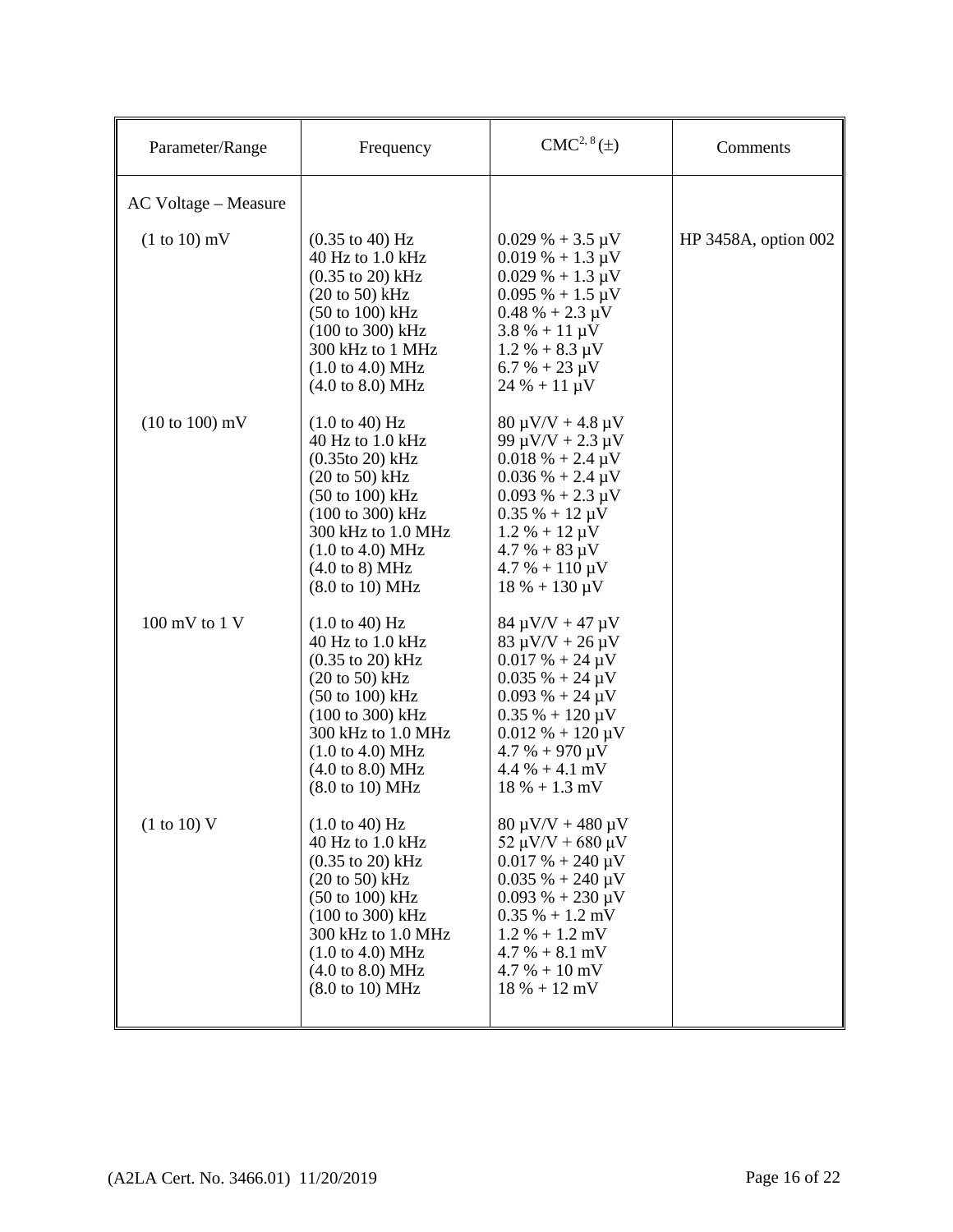| Parameter/Range                         | Frequency                                                                                                                                                                                                                                   | $CMC2, 8(\pm)$                                                                                                                                    | Comments                           |
|-----------------------------------------|---------------------------------------------------------------------------------------------------------------------------------------------------------------------------------------------------------------------------------------------|---------------------------------------------------------------------------------------------------------------------------------------------------|------------------------------------|
| AC Voltage – Measure<br>(cont)          |                                                                                                                                                                                                                                             |                                                                                                                                                   |                                    |
| $(10 \text{ to } 100)$ V                | $(0.35 \text{ to } 40) \text{ Hz}$<br>40 Hz to $1.0$ kHz<br>$(0.35 \text{ to } 20) \text{ kHz}$<br>$(20 \text{ to } 50) \text{ kHz}$<br>$(50 \text{ to } 100) \text{ kHz}$<br>$(100 \text{ to } 300) \text{ kHz}$<br>$300$ kHz to $1.0$ MHz | $0.024\% + 4.7$ mV<br>$0.024\% + 2.3$ mV<br>$0.024 % + 2.3 mV$<br>$0.041\% + 2.3$ mV<br>$0.14\% + 2.4$ mV<br>$0.47 \% + 12$ mV<br>$1.8\% + 12$ mV | $HP$ 3458A, option 002             |
| $100 V$ to $1 kV$                       | $(0.35 \text{ to } 40) \text{ Hz}$<br>$40$ Hz to 1 kHz<br>$(0.35 \text{ to } 20) \text{ kHz}$<br>$(20 \text{ to } 50)$ kHz<br>$(50 \text{ to } 100) \text{ kHz}$                                                                            | $0.043 \% + 37$ mV<br>$0.047\% + 16$ mV<br>$0.07\% + 16\,\text{mV}$<br>$0.14\% + 16 \,\mathrm{mV}$<br>$0.35\% + 17\,\text{mV}$                    |                                    |
| $(1000 \text{ to } 4300) \text{ V RMS}$ | Up to $500$ Hz                                                                                                                                                                                                                              | $2.4\% + 0.32$ mV                                                                                                                                 | Fluke $45$ and $80K-6$<br>HV probe |

## IV. Mechanical

| Parameter/Equipment                                     | Range              | $CMC2(\pm)$                                                                                            | Comments                        |
|---------------------------------------------------------|--------------------|--------------------------------------------------------------------------------------------------------|---------------------------------|
| Force /Load Cell                                        | $(1 to 10 000)$ g  | $0.15$ mgf + 0.033 mgf/gf                                                                              | Class 1 weights                 |
|                                                         | $(1 to 220)$ lbf   | $2 \mu lbf + 75 \mu lbf/lbf$                                                                           | Class 6 weights                 |
| Durometers $-$                                          |                    |                                                                                                        |                                 |
| <b>Scale Accuracy</b>                                   |                    |                                                                                                        | <b>ASTM D2240:</b>              |
| Type $A, B, C, D$ ,<br>DO, E, M, O, OOO,<br>000-S, R    | $(0 to 100)$ duros | 0.3 duro points                                                                                        | Standard weights and<br>balance |
| Type OO                                                 | $(0 to 100)$ duros | 0.6 duro points                                                                                        |                                 |
| <b>Indentor Geometry</b><br>Length<br>Diameter<br>Angle | --<br>--<br>--     | $110 \mu$ in (2.8 $\mu$ m)<br>$260 \,\mu \text{in}$ (6.6 $\mu \text{m}$ )<br>$0.1^{\circ}$ (6 arc min) | Optical comparator              |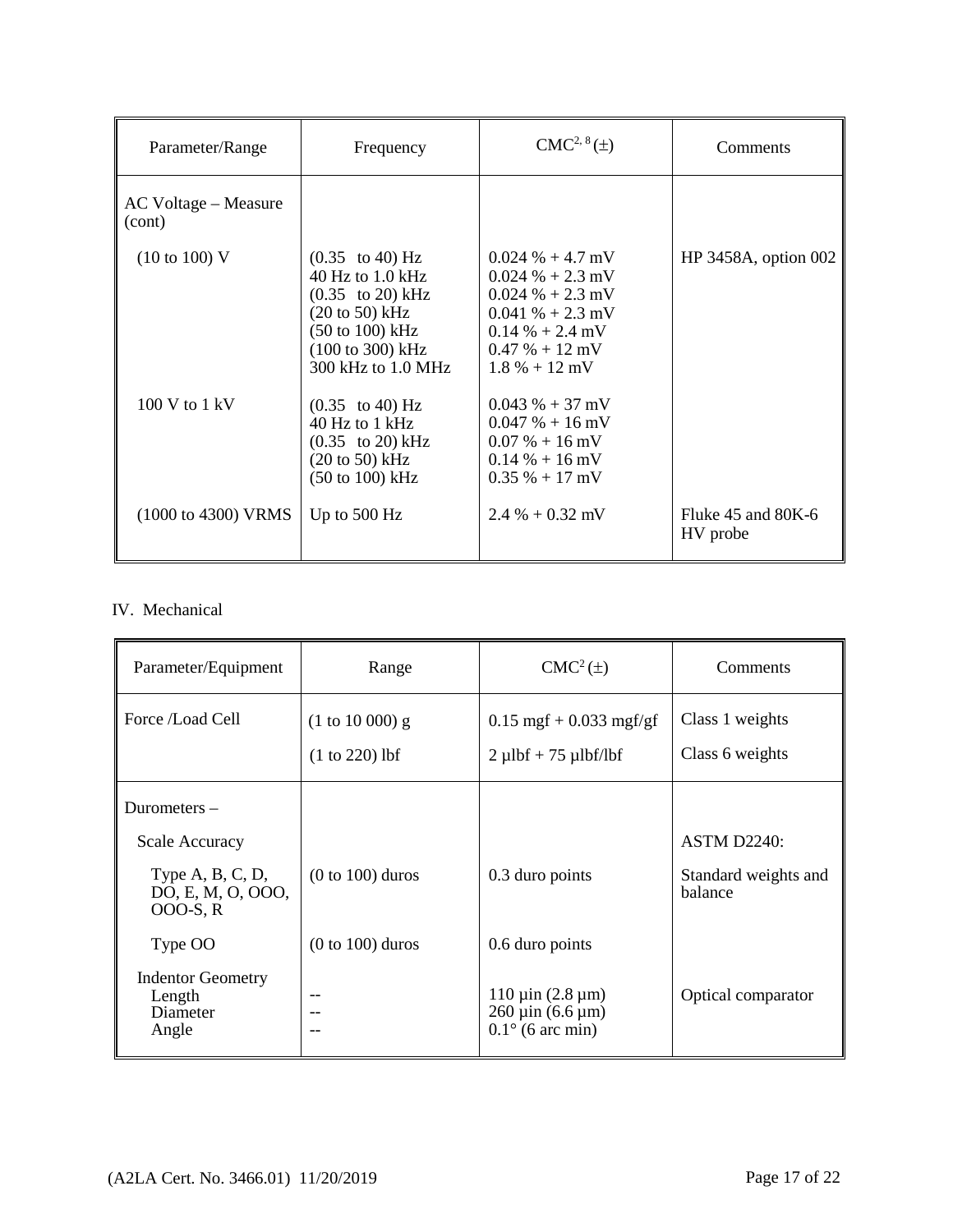| Parameter/Equipment                                                         | Range                                  | $CMC2(\pm)$                               | Comments                                                       |
|-----------------------------------------------------------------------------|----------------------------------------|-------------------------------------------|----------------------------------------------------------------|
| <b>Indirect Verification of</b><br><b>Rockwell Hardness</b><br>$Testers3 -$ | HRA:<br>Low<br>Medium<br>High          | 0.69 HRA<br>0.66 HRA<br>0.31 HRA          | Indirect comparison<br>with test blocks to<br><b>ASTM E-18</b> |
|                                                                             | HRBW:<br>Low<br>Medium<br>High         | 0.83 HRBW<br>0.96 HRBW<br>0.79 HRBW       |                                                                |
|                                                                             | HRC:<br>Low<br>Medium<br>High          | 0.63 HRC<br>0.66 HRC<br>0.51 HRC          |                                                                |
|                                                                             | <b>HR15N:</b><br>Low<br>Medium<br>High | 0.61 HR15N<br>0.68 HR15N<br>0.58 HR15N    |                                                                |
|                                                                             | <b>HR30N:</b><br>Low<br>Medium<br>High | 0.77 HR30N<br>0.73 HR30N<br>0.59 HR30N    |                                                                |
|                                                                             | <b>HR45N:</b><br>Low<br>Medium<br>High | 0.83 HR45N<br>0.67 HR45N<br>0.50 HR45N    |                                                                |
|                                                                             | HR15TW:<br>Low<br>Medium<br>High       | 0.84 HR15TW<br>0.67 HR15TW<br>0.52 HR15TW |                                                                |
|                                                                             | HR30TW:<br>Low<br>Medium<br>High       | 0.66 HR30TW<br>0.53 HR30TW<br>0.58 HR30TW |                                                                |
|                                                                             | HR45TW:<br>Low<br>Medium<br>High       | 0.65 HR45TW<br>0.77 HR45TW<br>0.64 HR45TW |                                                                |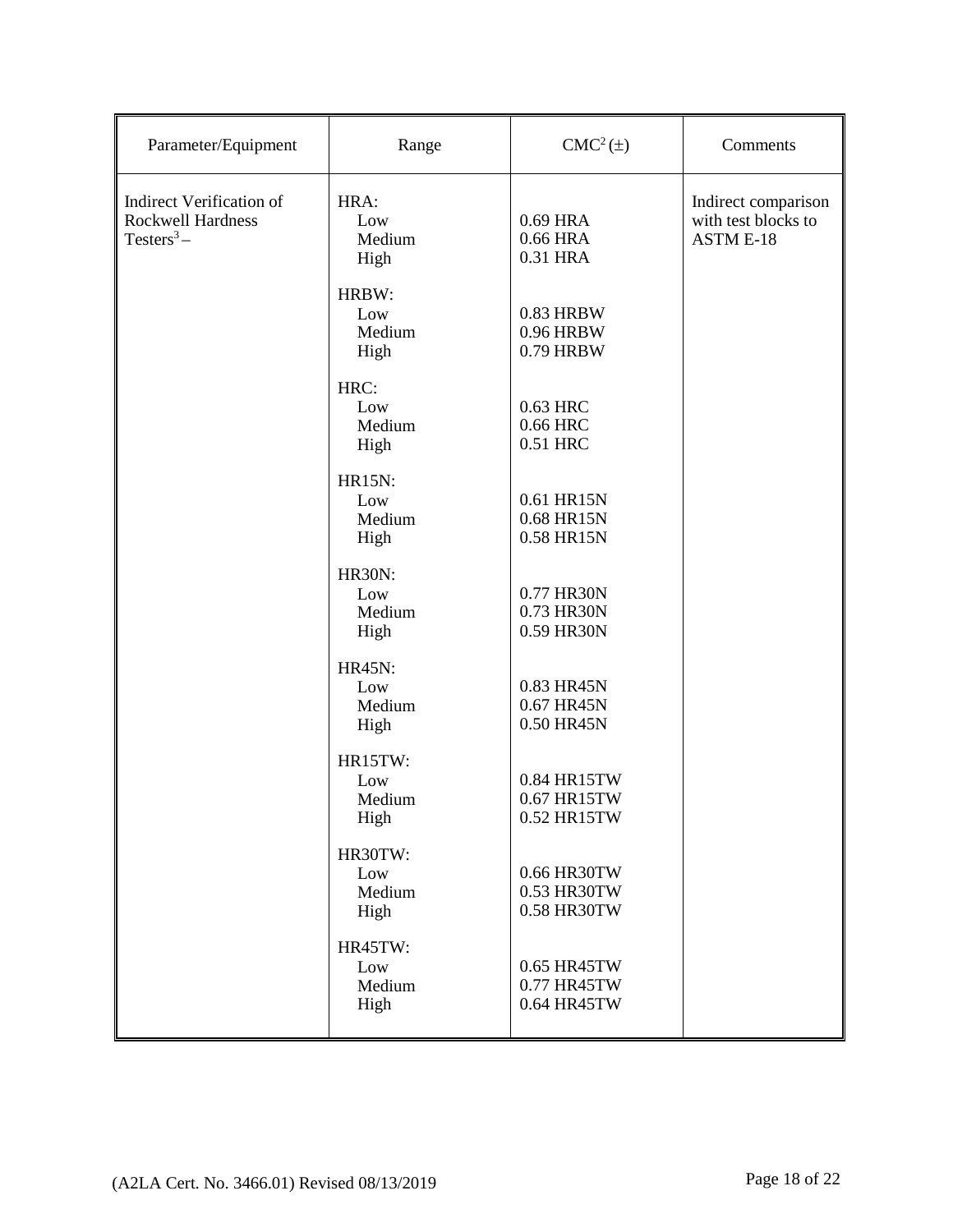| Parameter/Equipment                                                                                          | Range                                                                                                                                                                                                                                                                                                                                                       | $CMC2, 4(\pm)$                                                                                                                                                                                                                                                                                                                                                            | Comments                                                                |
|--------------------------------------------------------------------------------------------------------------|-------------------------------------------------------------------------------------------------------------------------------------------------------------------------------------------------------------------------------------------------------------------------------------------------------------------------------------------------------------|---------------------------------------------------------------------------------------------------------------------------------------------------------------------------------------------------------------------------------------------------------------------------------------------------------------------------------------------------------------------------|-------------------------------------------------------------------------|
| <b>Indirect Verification of</b><br><b>Brinell Hardness Testers at</b><br>Test Condition(s)<br>HBW 10/3000/15 | HBW:<br>(67 to 300) HBW<br>(300 to 650) HBW<br>(650 to 945) HBW                                                                                                                                                                                                                                                                                             | 3.4 HBW<br>6.3 HBW<br><b>11 HBW</b>                                                                                                                                                                                                                                                                                                                                       | Indirect comparison<br>with test blocks to<br><b>ASTM E10</b>           |
| <b>Indirect Verification of</b><br>Micro Indentation<br>Hardness Testers <sup>3</sup> –                      |                                                                                                                                                                                                                                                                                                                                                             |                                                                                                                                                                                                                                                                                                                                                                           |                                                                         |
| Knoop                                                                                                        | (250 to 650) HK<br>(650 to 700) HK                                                                                                                                                                                                                                                                                                                          | 14 HK<br>23 HK                                                                                                                                                                                                                                                                                                                                                            | Indirect comparison<br>with test blocks to<br>ASTM E384                 |
| Vickers                                                                                                      | (240 to 600) HV<br>(600 to 700) HV                                                                                                                                                                                                                                                                                                                          | 11 HV<br>33 HV                                                                                                                                                                                                                                                                                                                                                            |                                                                         |
| Scales and Balances <sup>3</sup>                                                                             | Up to 10 000 g<br>Up to 22 lb<br>$(1 to 220)$ lb<br>$(0.46 \text{ to } 99.8)$ Kg                                                                                                                                                                                                                                                                            | $40 \mu g + 25 \mu g/g$<br>$1.5 \mu$ oz + 25 $\mu$ oz/oz<br>$2.0 \mu lb + 75 \mu lb/lb$<br>$910 \mu g + 75 \mu g/g$                                                                                                                                                                                                                                                       | <b>ASTM Class 1</b><br>weights<br><b>OIML</b> Class 6 weights           |
| Torque Wrenches <sup>3</sup>                                                                                 | $(5 \text{ to } 50)$ in lbf<br>$(0.57 \text{ to } 5.7)$ Nm<br>$(40 \text{ to } 400)$ in lbf<br>$(4.6 \text{ to } 46)$ Nm<br>$(100 to 1000)$ in lbf<br>$(12 \text{ to } 120)$ Nm<br>$(25 \text{ to } 250)$ ft $\cdot$ lbf<br>(34 to 340) Nm<br>$(60 \text{ to } 600)$ ft $\cdot$ lbf<br>(82 to 820) Nm<br>$(100 to 1000)$ ft $\cdot$ lbf<br>(136 to 1356) Nm | $0.59$ in $1bf + 0.19$ %<br>$(0.066 \text{ Nm} + 0.19 \%)$<br>2.9 in $1bf + 0.049$ %<br>$(0.33 \text{ Nm} + 0.049 \text{ %})$<br>5.9 in $1bf + 0.063$ %<br>$(0.66 \text{ Nm} + 0.063 \%)$<br>1.2 ft $\cdot$ lbf + 0.18 %<br>$(1.7 Nm + 0.18 %)$<br>5.7 ft·lbf + 0.058 $%$<br>$(7.8 \text{ Nm} + 0.058 \%)$<br>3.4 ft $\cdot$ lbf + 0.15 %<br>$(4.6 \text{ Nm} + 0.15 \%)$ | Torque transducer<br>CDI 2000-400-02<br>CDI 2000-12-02<br>AWS QCMF-1000 |
| Torque $-$<br>Testers/Transducers                                                                            | $(5$ to $2200)$ in lbf<br>$(1.2 \text{ to } 250)$ Nm<br>$(10 to 730)$ ft $\cdot$ lbf<br>(14 to 990) Nm                                                                                                                                                                                                                                                      | 0.043 %<br>0.049 %                                                                                                                                                                                                                                                                                                                                                        | Torque arm/weights                                                      |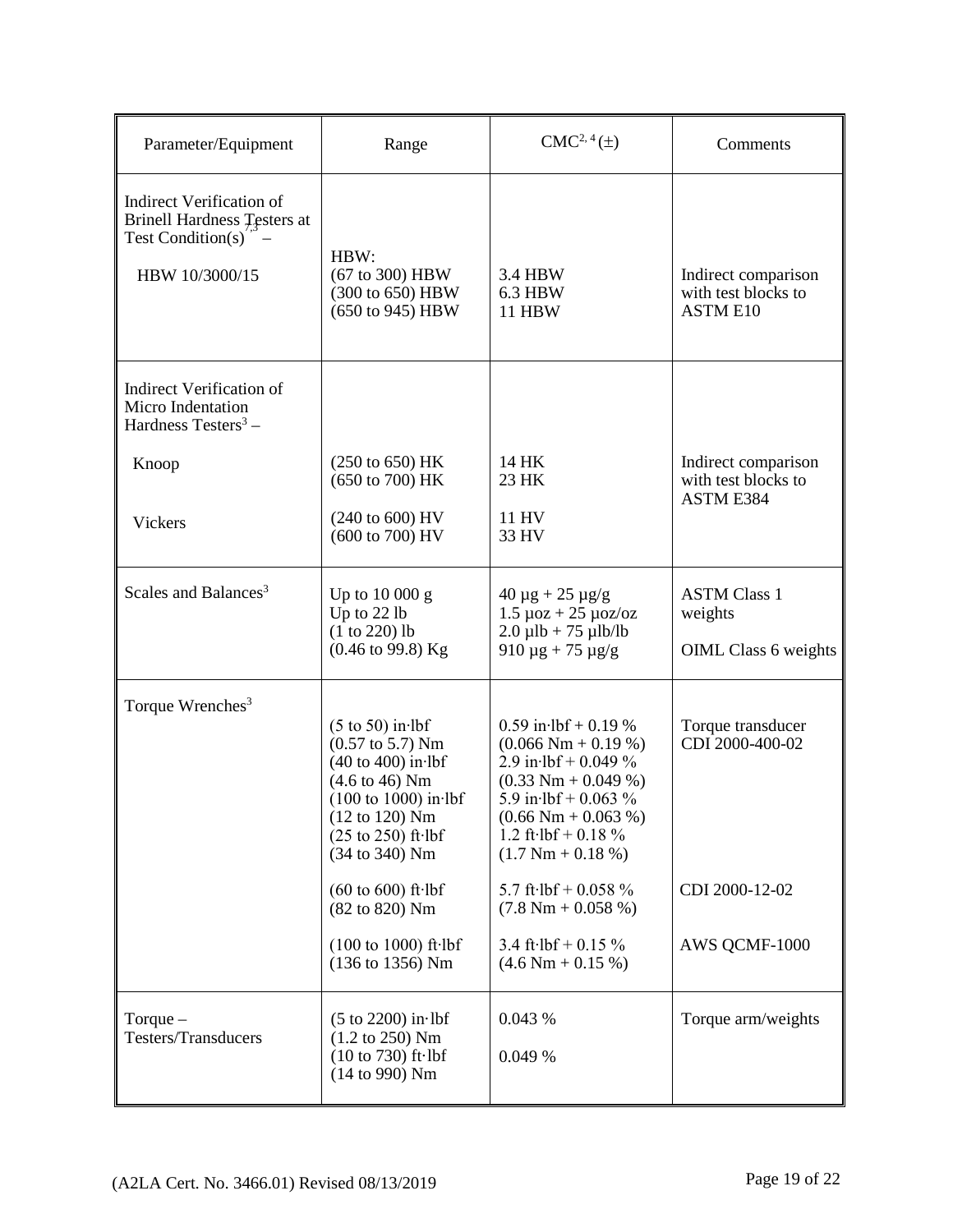| Parameter/Equipment | Range                                                         | $CMC2(\pm)$                            | Comments            |
|---------------------|---------------------------------------------------------------|----------------------------------------|---------------------|
| Pressure            | (-13 to 300) psi<br>(300 to 3000) psi<br>(3000 to 10 000) psi | $0.087$ psi<br>$0.89$ psi<br>$2.9$ psi | Pressure calibrator |

# V. Thermodynamics

| Parameter/Equipment          | Range                                                                                                              | $CMC2(\pm)$                                                                    | Comments                                                                         |
|------------------------------|--------------------------------------------------------------------------------------------------------------------|--------------------------------------------------------------------------------|----------------------------------------------------------------------------------|
| <b>Infrared Thermometers</b> | $(122 \text{ to } 932)$ °F                                                                                         | 0.000 92 $\mathrm{F}/\mathrm{F} + 0.93$ $\mathrm{F}$                           | Hart Scientific 9132                                                             |
| Thermometers                 | $(-25 \text{ to } 150)$ °C<br>$(50 \text{ to } 420)$ °C<br>(420 to 500) $^{\circ}$ C<br>$(550 \text{ to } 600)$ °C | $0.23$ °C<br>$0.42$ °C<br>$0.49$ °C<br>0.60 °C                                 | Hart Scientific 9142<br>Hart Scientific 9144                                     |
| Thermocouples/RTDs           | $(-25 \text{ to } 150)$ °C<br>$(50 \text{ to } 420)$ °C<br>(420 to 500) $^{\circ}$ C<br>$(550 \text{ to } 600)$ °C | $0.4 \text{ }^{\circ}C$<br>$0.57$ °C<br>$0.62 \text{ °C}$<br>$0.71 \text{ °C}$ | Hart Scientific 9142,<br>Fluke $5520A$<br>Hart Scientific 9144,<br>Fluke $5520A$ |

# VI. Time & Frequency

| Parameter/Equipment                | Range                          | $CMC2(\pm)$                                     | Comments                                               |
|------------------------------------|--------------------------------|-------------------------------------------------|--------------------------------------------------------|
| Stopwatches and Timers             | $(0 to 1.0)$ hr                | 0.03 s                                          | Frequency counter                                      |
| Frequency – Measuring<br>Equipment | <b>10 MHz</b><br>(0 to 20) MHz | $0.01 \mu$ Hz/Hz<br>$0.013 \mu$ Hz/Hz + 0.29 Hz | Spectracom 8194B<br>HP 33250A<br>w/Spectracom<br>8194B |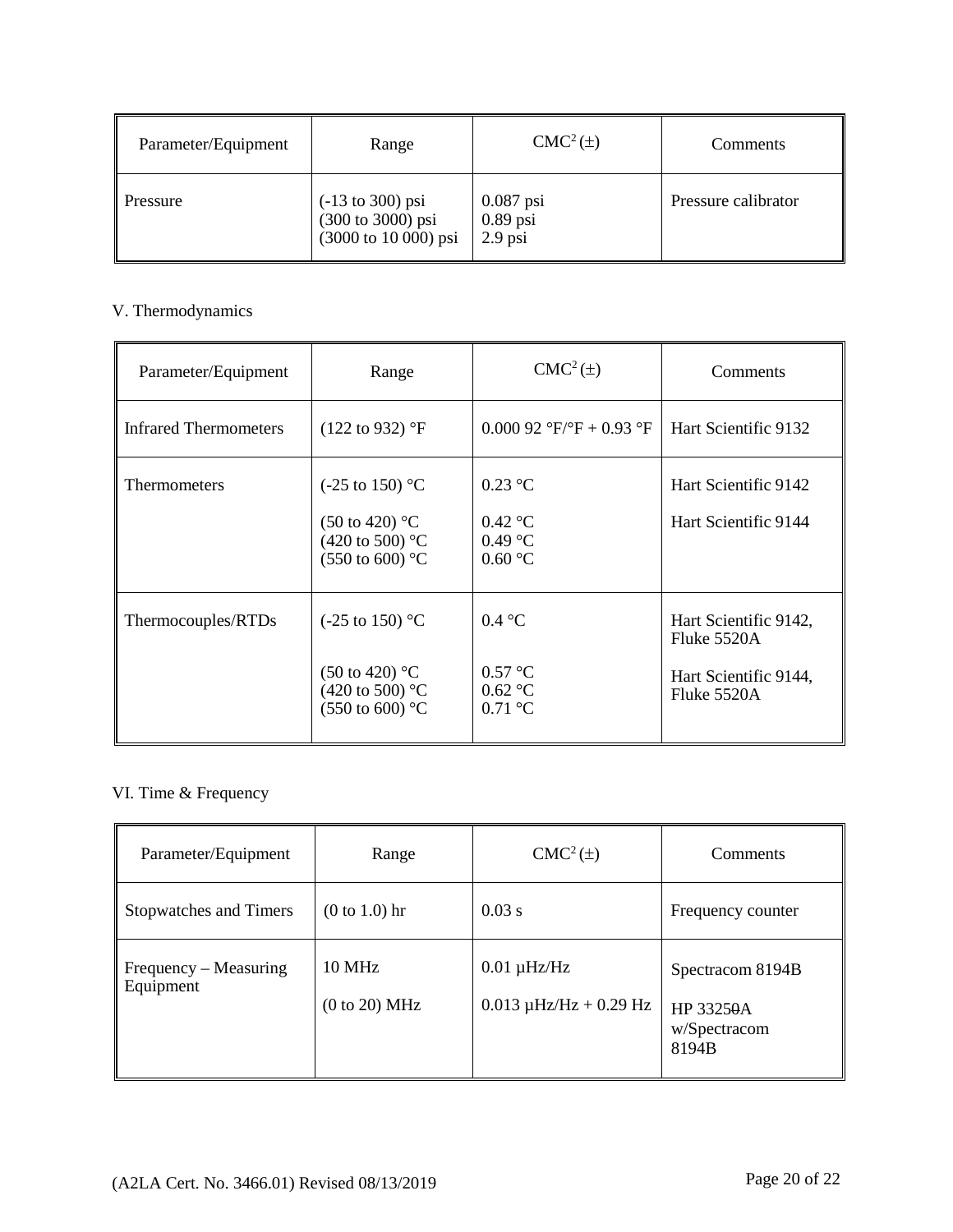| Parameter/Equipment          | Range             | $CMC2(\pm)$                 | Comments                                              |
|------------------------------|-------------------|-----------------------------|-------------------------------------------------------|
| Frequency – Measure          | DC to 3 GHz       | $0.013 \mu$ Hz/Hz + 5.8 mHz | Agilent 53132A<br>option 030<br>w/Spectracom<br>8194B |
| Tachometers –<br>Non-Contact | Up to 100 000 RPM | 0.035 RPM                   | HP 3325A<br>function generator                        |

#### Mechanical Testing

In recognition of the successful completion of the A2LA evaluation process, accreditation is granted to this laboratory to perform the following tests on metals:

Test Test Method **Hardness** Rockwell HRC ASTM E18

3 Field calibration service is available for this calibration and this laboratory meets A2LA *R104 – General Requirements: Accreditation of Field Testing and Field Calibration Laboratories* for these calibrations. Please note the actual measurement uncertainties achievable on a customer's site can normally be expected to be larger than the CMC Uncertainty found on the A2LA Scope. Allowance must be made for aspects such as the environment at the place of calibration and for other possible adverse effects such as those caused by transportation of the calibration equipment. The usual allowance for the actual uncertainty introduced by the itembeing calibrated, (e.g. resolution) must also be considered and this, on its own, could result in the actual measurement uncertainty achievable on a customer's site being larger than the CMC Uncertainty.

<sup>4</sup> In the statement of CMC, the value is defined as the percentage of reading.

<sup>&</sup>lt;sup>1</sup> This laboratory offers commercial dimensional testing/calibration service and field calibration service.

<sup>&</sup>lt;sup>2</sup> Calibration and Measurement Capability Uncertainty (CMC) is the smallest uncertainty of measurement that a laboratory can achieve within its scope of accreditation when performing more or less routine calibrations of nearly ideal measurement standards or nearly ideal measuring equipment. CMCs represent expanded uncertainties expressed at approximately the 95 % level of confidence, usually using a coverage factor of  $k = 2$ . The actual measurement uncertainty of a specific calibration performed by the laboratory may be greater than the CMC Uncertainty due to the behavior of the customer's device and to influences from the circumstances of the specific calibration.

<sup>&</sup>lt;sup>5</sup> In the statement of CMC, *L* represents the numerical value of the nominal length of the device measured in inches, *L*2 represents the numerical value of the nominal length of the device measured in meters, *D* represents the numerical value of diagonal length of device measured in inches, and  $D<sub>2</sub>$  represents the